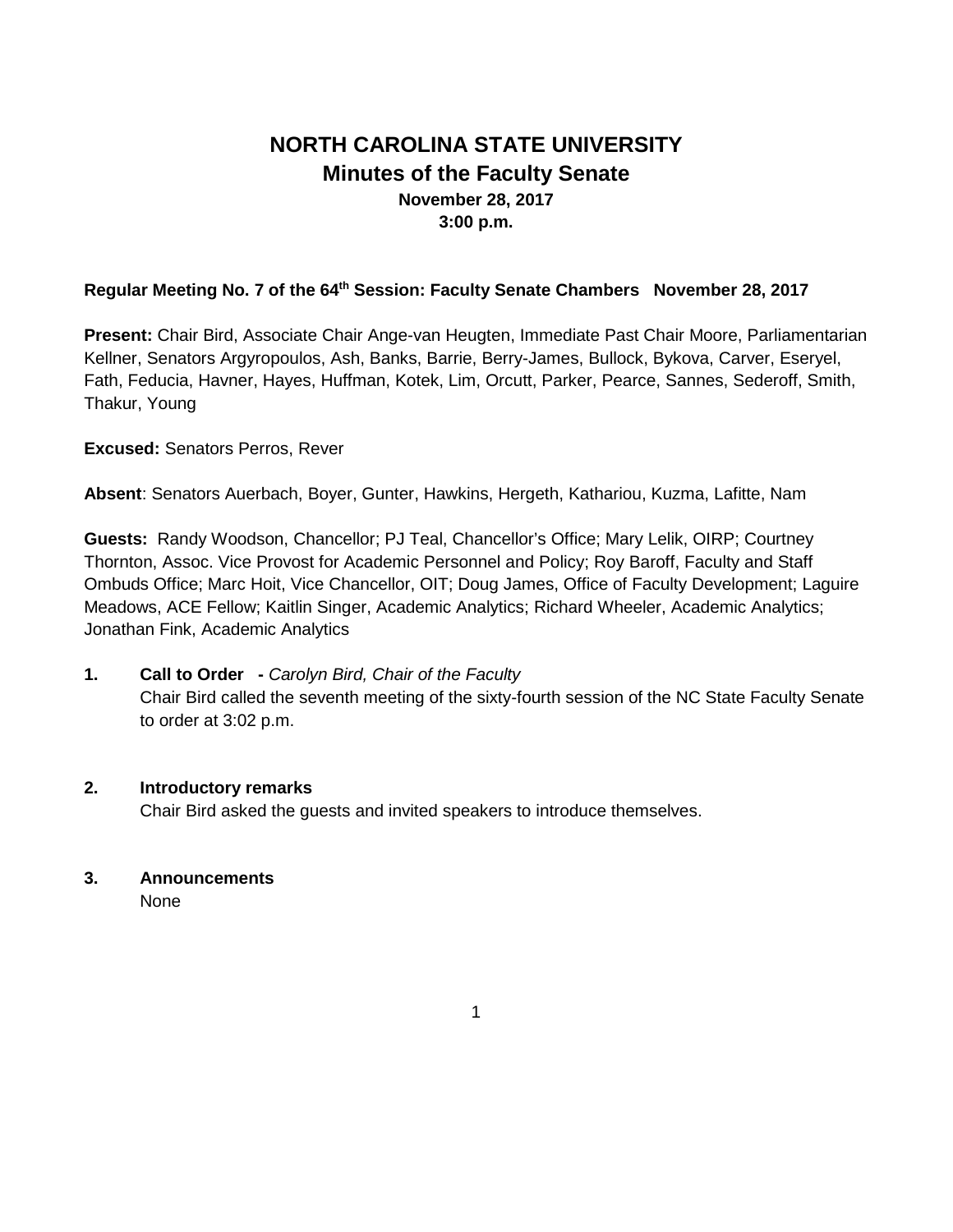### **4. Approval of the Minutes, Regular Meeting No. 6 of the 64th Session,**

**November 14, 2017 -** Associate Chair Ange-van Heugten called for a motion to approve the minutes for the fifth meeting of the 64th session of the NC State Faculty Senate. A motion and second were made and the minutes were unanimously approved, with noted corrections.

## **5. Chancellor's Remarks and Q/A -** *Randy Woodson***,** *Chancellor*

Chancellor Woodson greeted the Senate and reported that the University had a great homecoming celebration, with a number of colleges very engaged. "We have tried to consolidate activities across campus to get more involved. The big thing is we changed the "evening of the stars," our distinguished alumni celebration to be the culmination of the week. Thanks go out to the Alumni Association."

The Chancellor relayed a story about how the topic of the Memorial Bell Tower came up between an alumni of NC State and a major gift officer at the University who were both sitting across the street from the Bell Tower when the bells started to play. The Alumni, whose name is Bill Henry and is a graduate of the College of Textiles, asked why there were no actual bells. The conversation continued and from that conversation, Mr. Henry and his family have now completely funded the renovation of the Memorial Bell Tower, the installation of the bells and a carillon to play the bells, as well as a new plaza around the Bell Tower. The Bell Tower will still be named "The Memorial Bell Tower," and will be surrounded by "Henry Plaza." He added that over the course of the next year, we will see construction cranes to install the bells. "This will be a major project, but in the end, it will be good. This is a big deal and a great thing for the University. The family is not seeking a lot of publicity about this, but you will start to see evidence of this soon."

Chancellor Woodson reported that the University won a new TRIO award this year. "This program has been at NC State for many years, but this year for the first time, we won for the Ronald McNair Post-Graduate Achievement program, which is a program that identifies underrepresented students during their baccalaureate studies, provides funding for them to get through their baccalaureate studies, and then to pursue their PhD at the University of their choice." He added that this is a great thing for NC State.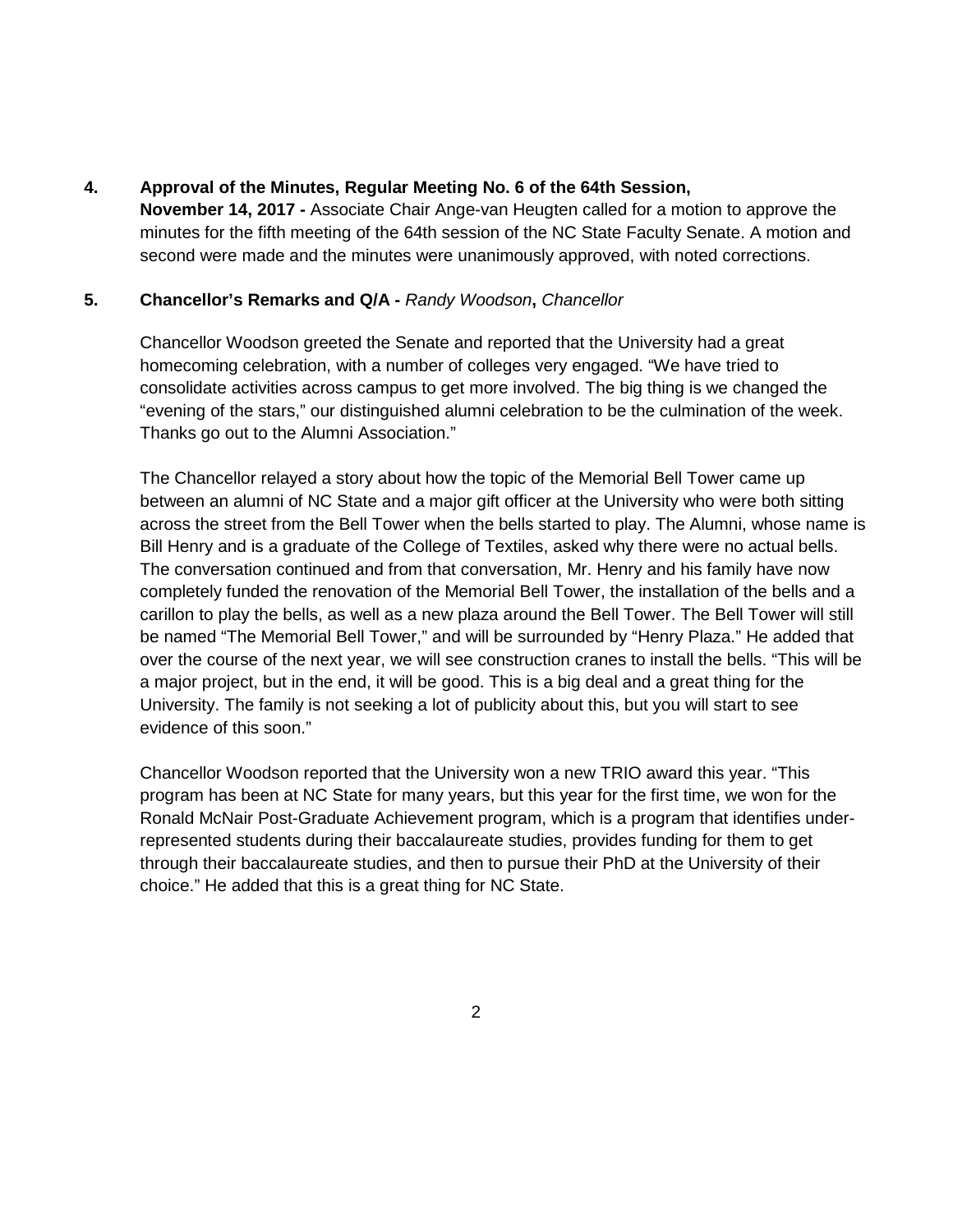Chancellor Woodson stated that the Bell Tower will be illuminated in red on December  $5<sup>th</sup>$  in honor of Dr. Ron Sederoff's recent Marcus Wallenberg Prize from the King of Sweden. Additionally, he reported that the Faculty will start to hear a bit more about the UNC-GA systemwide strategic plan that we have been asked to align our University with. "This was not difficult since a lot of the goals of the UNC system plan line with our current plan, with a couple of exceptions that are critical for us." He stated that they are very noble goals; the UNC system is seeking to dramatically increase the number of rural students that come to NC State University, and the number of low-income students that are able to attend a public university in our state as well.

He added that the good news is that NC State is already among the leaders, certainly among research-intensive Universities, in serving the rural community of North Carolina and lowerincome students. He stated, "We have a very high percentage of our students that are Pell Grant eligible, and a significant number of students who are first generation college students. We will be asked to grow those numbers as part of this plan, and we are good with that except we need to ask where is the money coming from." Chancellor Woodson stated that without a doubt, the large majority of students from rural communities, and certainly low-income students, have greater financial need and also great support need, in terms of advising, counseling, and all the things we try to do to wrap our arms around our students. He stated, "I think most of you probably remember a few years back when the UNC Board of Governors limited our ability to divert institutional money to financial aid, capping us at 15% of our tuition receipts going into financial aid for need. At the time, we were above 20%." He added, "For the last four or five years, if there has been a tuition increase, we have not been able to use any of those resources for financial aid. We are now at 15%, so in future years, we will be able to divert at least some of those resources to financial need."

Chancellor Woodson explained that the development officers across the different Colleges and the ones who report to the Chancellor are working hard to grow the private sources we use to support students that have significant financial need. "So this is something that we are all going to have to be working on and maybe Provost Arden will say more about that either today or in the weeks to come."

Finally, Chancellor Woodson gave a shout-out to Athletic Director Yow about fall sports at NC State. He reported that for the first time ever, all of NC State's fall sports teams were selected to post-season NCAA championship tournaments; men's and women's soccer, women's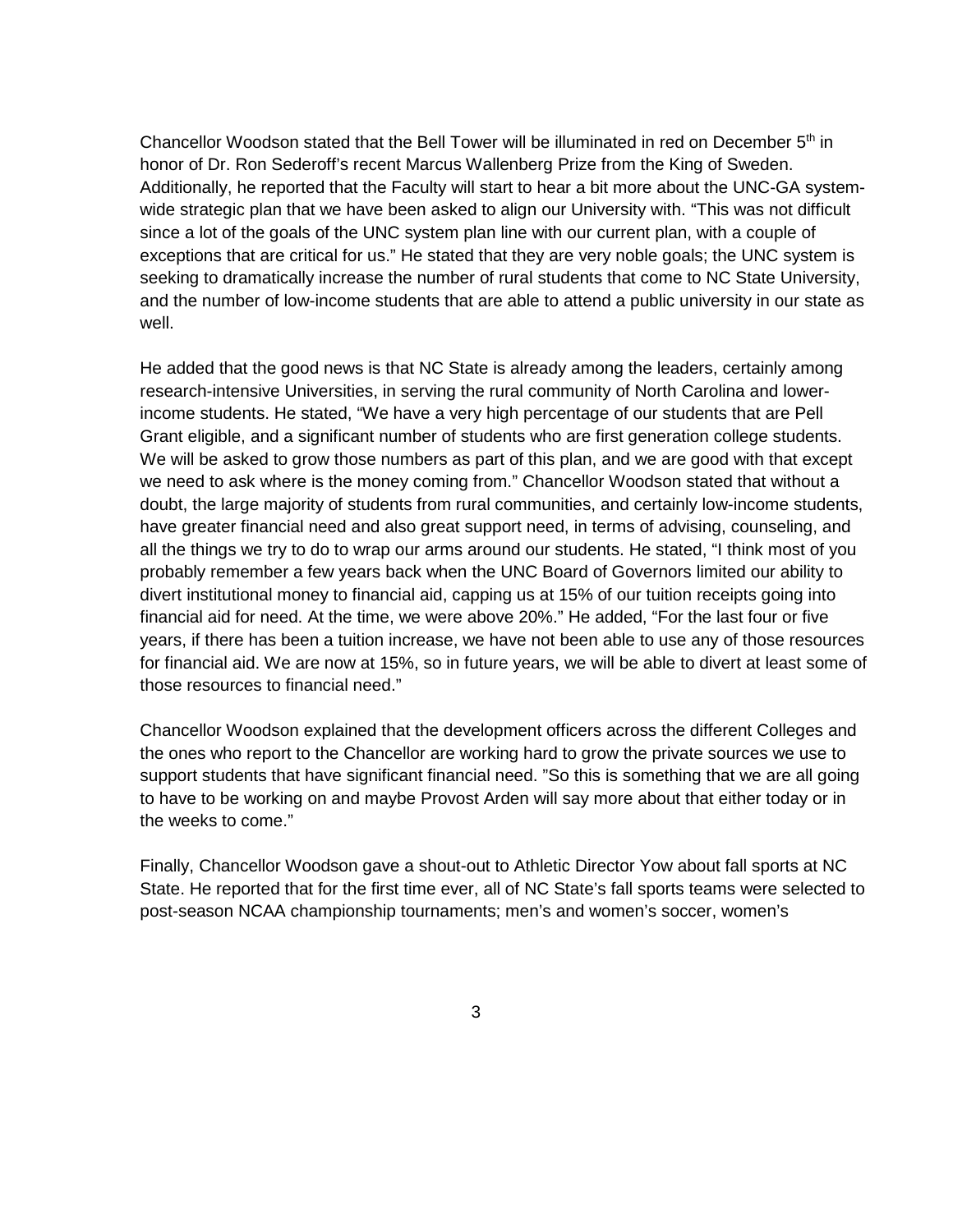volleyball, men's and women's cross-country, and football. "That's a big deal for our student athletes. There is only one other University in the country where all of its fall sports made the post-season tournaments, which is Stanford. I think this is very illustrative that the Athletic Director and her colleagues work hard to grow support for and encouragement for all athletes." He added that he was very proud of what our coaches and others have done to support our student-athletes to be able to compete at that level.

#### **Questions/Discussion**

Senator Bykova asked about Tax Reform and how it would affect the University, specifically the proposal to tax graduate school tuition benefits.

Chancellor Woodson responded that the Senate does not have this in their version of Tax Reform. He stated that he has been reassured by both Senator Tillis and Senator Burr that the Senate is not supportive of and will not agree to a tax plan that taxes the tuition benefits that our graduate students receive. "It was in the House version, but will not be in the Senate version. They will have to come together and form a final bill, but there's a lot in the bill that is bad for Higher Education." He added that from faculty's perspective, that has to be at the top of the list but there's also the fact that the House and the Senate both agree to increase the standard deduction, which will be a good thing for a lot of middle income taxpayers, and by increasing the standard deduction to \$24,000 for a couple, it will mean that there will be a lot of people who will stop donating to organizations that they believe in, because there is no tax benefit to doing that, unless you itemize deductions.

Other things done that will be challenge for us and for private universities is that they have gone after private endowments in private Universities. "So if you have an endowment and you are a private University that equals more than \$100,000 per student FTE, and many do, that would be taxed with an excise tax of 1.5%. This is a lot of money." Chancellor Woodson added that the other thing that the House has included that the Senate may not do, which would be bad for private universities, is that they've taken away some tax exempt bonds, which limits the ability for private Universities to borrow for construction. "This will increase the cost of borrowing and will translate to higher tuition in private Universities. There is a lot in the tax reform legislation that really should give you a sense of how our current leadership feels about higher education."

Chancellor Woodson stated that the graduate student issue is a real one, but that he does not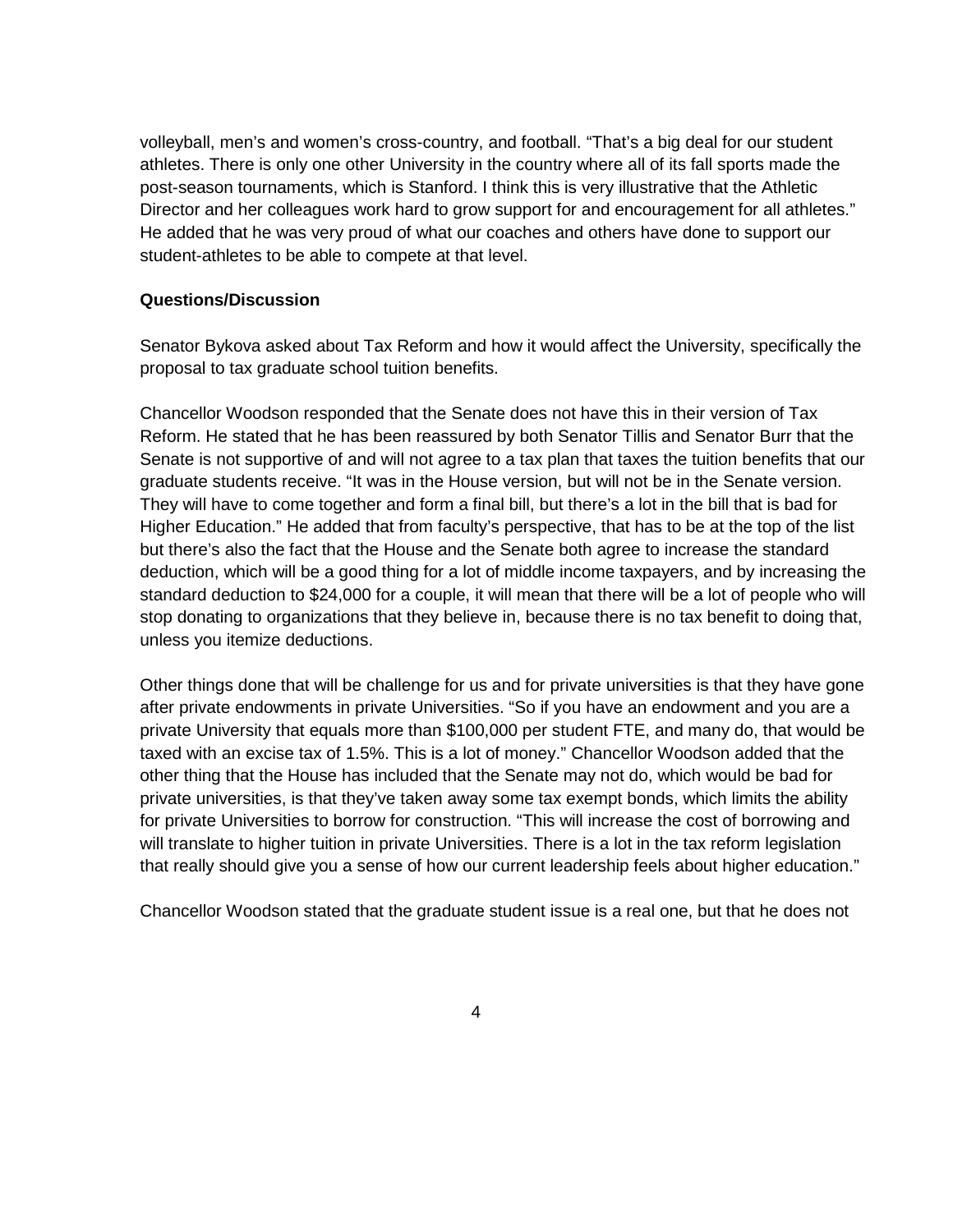believe that will be in the final bill that passes. "One thing that will affect athletics here is that as you know, we raise all the money for athletics privately – they are paid for by donors; the university doesn't subsidize athletics, with the exception of the athletic fee paid by students, which is the tickets they get for free. So our athletic budget of \$90 million comes from TV rights, buying tickets, and donors. The way donors work is that if you contribute to a non-profit where you have a benefit, in this case, better seats the more you contribute. This is called the 80/20 rule; if you give \$10,000 to the Wolfpack Club, 80% of that is deductible and 20% is not because it is viewed as you are getting the benefit of a better ticket. Then on top of that, you have to buy the tickets. So that is going away completely. So both the House and the Senate have said that there will be no taxable deduction for contributions where there is a benefit of improved tickets. Most of the money that comes into athletics at NC State is not big-time donors; it's people who give \$1,000 per year. If you lose the ability to deduct it and you lose the ability to write-off anything associated with it, it makes us nervous."

#### **6. Provost's Remarks and Q/A -** *Warwick Arden, Executive Vice Chancellor and Provost*

Provost Arden picked up comments made by the Chancellor regarding needs-based financial aid, because of the importance of the topic. "If we are to meet the system's goal for enrollment of low-income students through the coming years, and to maintain our needs-based financial aid at its current level, which is the percent covered by needy students, which is currently about 80%, we calculate that would cost us an additional \$3.5 million recurring every year. If we fail to be able to have those resources, that means that a significantly lower proportion of students are going to have their need covered." Additionally, he added that we also know that this is one of the most important elements in retention and completion; these really are important numbers and it is very important that we are able to put those resources together. "This will be a dual challenge over the coming years to meet the enrollment of low-income students and at the same time provide the necessary need to make sure that we underpin our retention and graduation rates."

Provost Arden stated that on November 29<sup>th</sup>, Senior Vice Provost Tom Miller will have his comprehensive five year review beginning at 9:00 a.m. in Room 6 of the McKimmon Center. These reviews are taken very seriously and Provost Arden encouraged the senators to try to attend. "Dr. Miller and his colleagues have been working very hard to coordinate entrepreneurship programs across the University. Princeton Review recently announced that NC State is in the top 25 undergraduate programs for entrepreneurship in the country –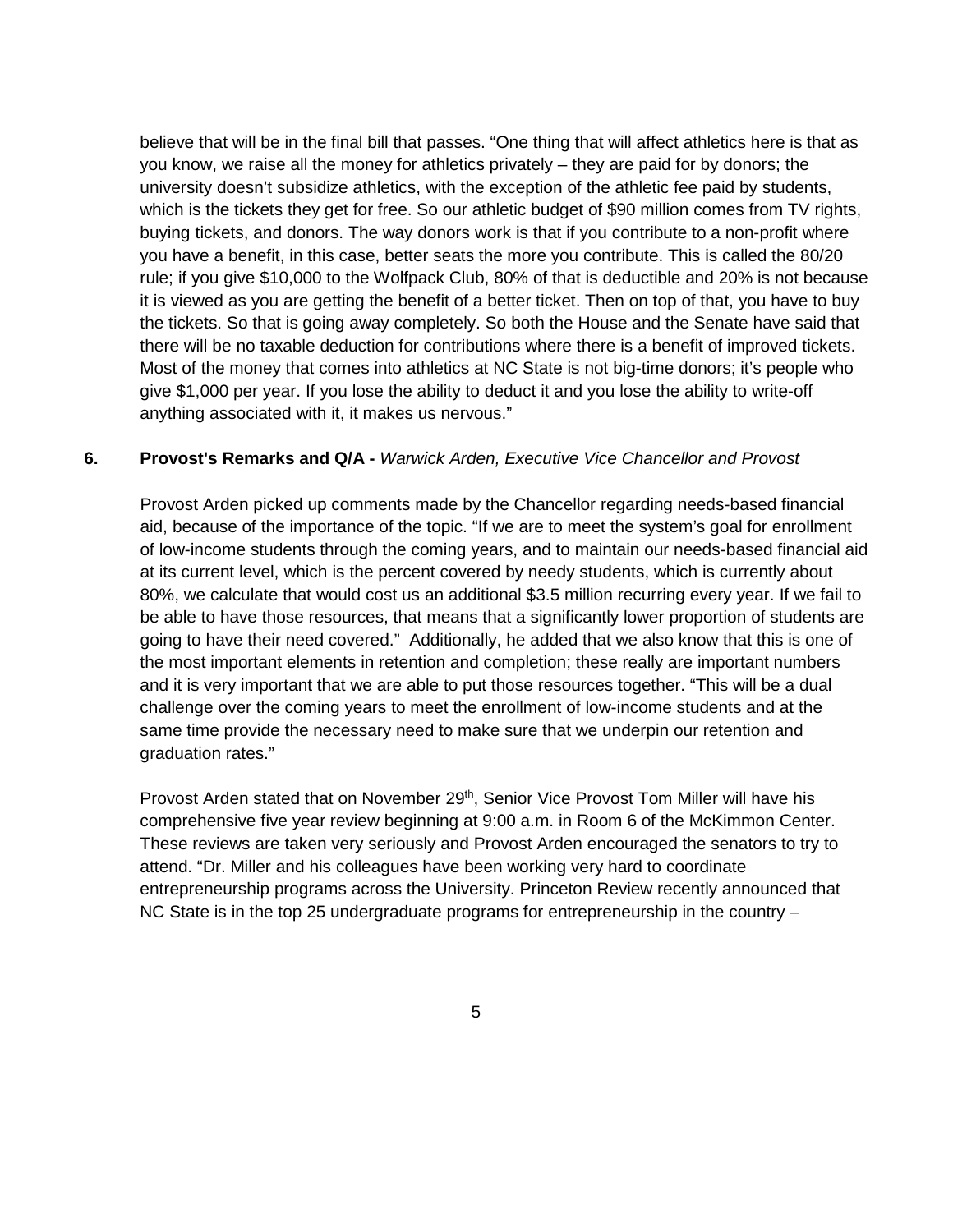currently ranked #19." He stated that this is something for which we should be very pleased.

Provost Arden reported demographic numbers for the Faculty at the University. He stated that over the last six years, the University has lost 401 tenured and tenure-track faculty. The good news, he stated, is that we have hired 453 tenured and tenure-track faculty, which includes those who are on campus as of the beginning of this month. He added that another nine have signed letters and will arrive in the spring. "If you do the math, our fall faculty census for tenured and tenure-track faculty was 1388. So we essentially have hired 453 out of 1388 faculty, which is a little over 30%; a massive turnover in faculty percentage in a little over a six-year period." What this means is, he stated, that this has been a very significant cost to the institution and we have had to work extremely hard and expend a lot of money to grow slightly. He added that this is the first time we have grown our tenured and tenure-tracked faculty in about 20 years.

Provost Arden stated that this also means that you have a lot of new colleagues on campus, and it's one thing to hire them and get them in the door, but we hope that they stay for the same 20 or 30+ years that those who are retiring did. He added that it is incumbent on everyone to really have supportive environments, to mentor junior faculty and to do everything that we can to help them be successful and help them develop long and successful careers at NC State. "At the end of the day, perhaps after I'm gone from this position, if we look back in ten years and we find that we've hired 600 new tenured and tenure-track faculty, and we've lost 400 of them, that has been a lot of work and a lot of cost for very little gain for the institution." He added that a third of our faculty have been on this campus less than six years and we really need to work hard to make sure that we retain the best of those.

### **Questions and Discussion**

Senator Barrie: Is there a University policy or has it changed, regarding the mentoring of tenured track faculty?

The Provost responded that there is not really a policy and they vary greatly from department to department. Some departments have very well-developed faculty mentoring programs, other Colleges and departments, less so. Therefore, there is not a uniform policy. It is important to Katharine Stewart and to Courtney Thornton to develop those mentoring programs, because one of the critical factors in young faculty success is retaining faculty.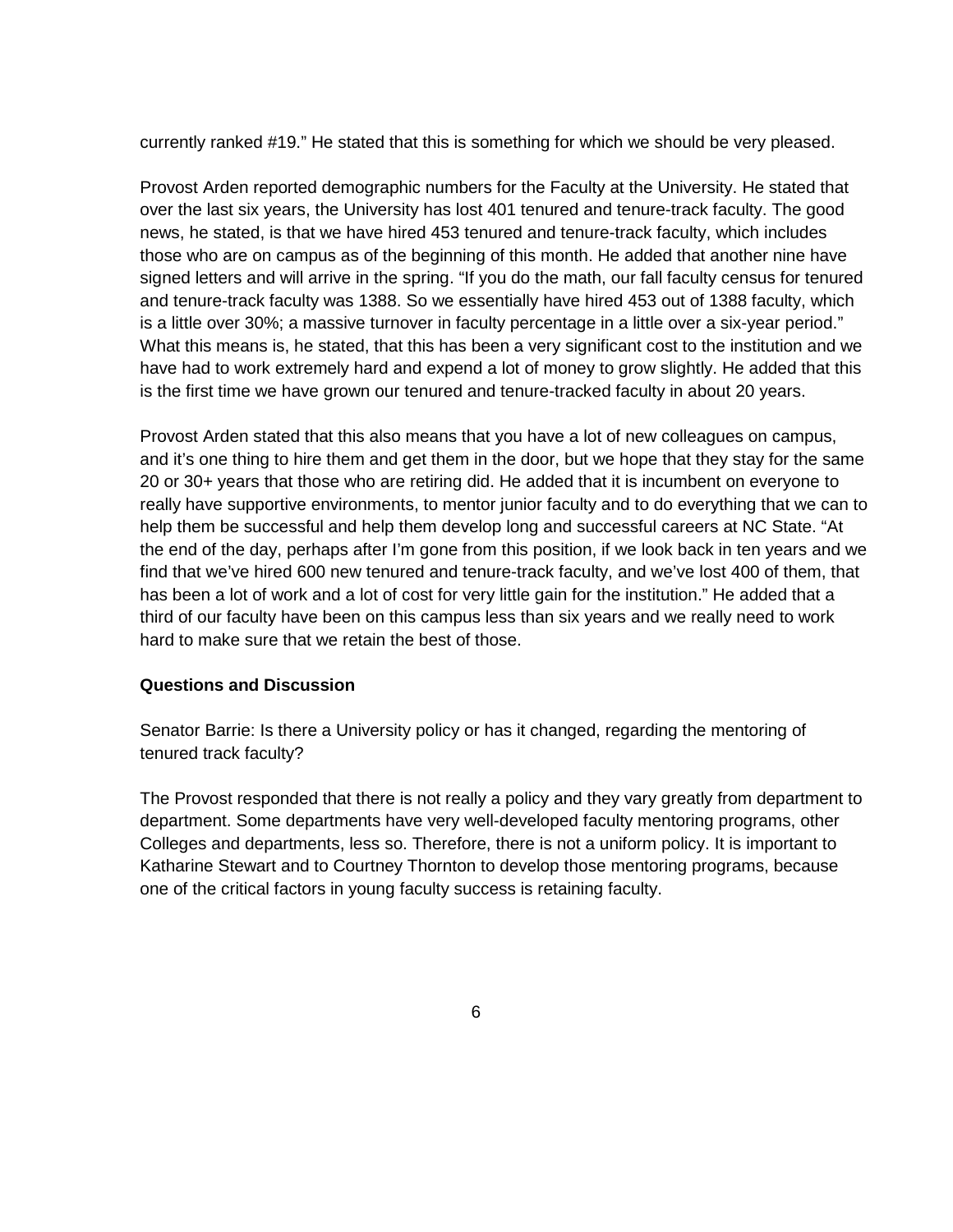Senator Berry-James: Do you have information about the demographic profile of the tenured and tenure-track faculty?

Provost Arden responded that he does not have them but can get them and share them with the Senate. He added that the last time he saw the numbers, we have made progress in nearly every category. "We have made progress in equity. If you can compare the 450 new hires that we made, the profile is more diverse and more equitable (men and women) than the existing faculty that we have." He stated at we are making progress, but it is not uniform progress; we are not making progress in every category as quickly as he would like. "African-American faculty, we hit a kind of a low point, but we are turning around and coming back and are making progress. We are also making definite progress in the Faculty Excellence Cluster Hiring program in terms of gender and race ethnicity." He added that if you look overall, the biggest progress that we are making is gender, Hispanic and Asian – these are the largest areas in which we are making progress.

Senator Berry-James: Do you have any ideas on the horizon about what to do about the true loss of African-American faculty over that 20-year period when there was such a mass exodus?

Provost Arden responded that a task force was convened four or five years ago to address this issue, and what we realized was that the issue was less one of recruitment than it was one of retention. "Over the period of time that we looked, we hired about 107 African-American tenured and tenure-track faculty over that period and lost about 106. So it is really a turnover issue." He added that from the task force came several different strategies and that you have to look at both sides of the coin; recruitment and retention. He added that during the search process, things like unconscious bias must be looked at as well as more intrusive involvement between OIED and the search process. Provost Arden stated, "When I evaluate colleges and deans on an annual basis, I make diversity and equity data a part of that evaluation every year." Then on the retention side, he stated, "I think so much of the retention comes out of question that was just asked – it comes down to mentoring and it comes down to campus climate." This is also being looked at and addressed in this area.

Provost Arden added that we have rolled out programs such as the Faculty Scholars Program, which was specifically designed to recognize and reward high-achieving early- to mid-career faculty over the last five years. Provost Arden stated that we have added 106 faculty scholars, and they are among the most vulnerable faculty, including minority faculty and women into that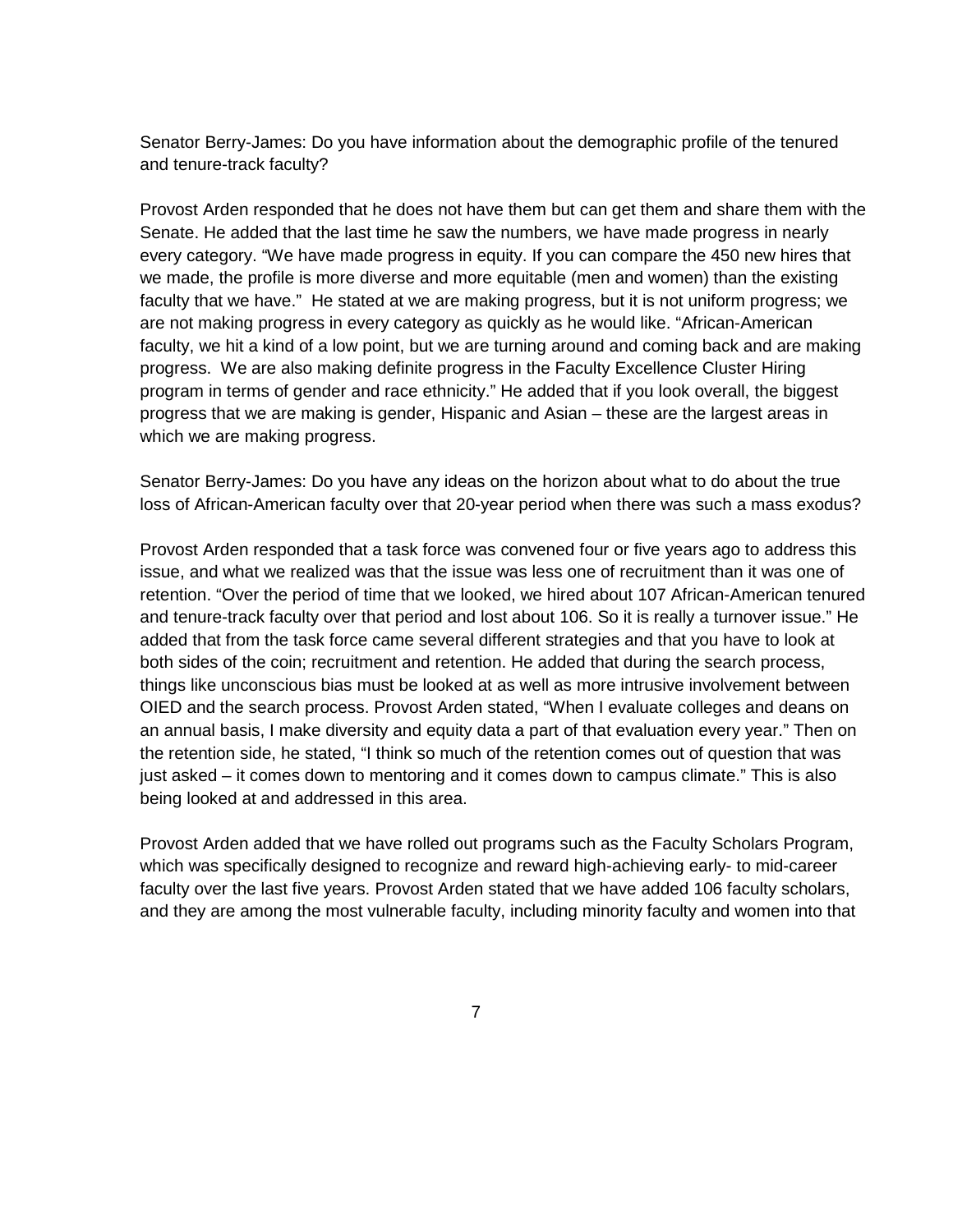category. He added that so far, we have retained 101 of that faculty.

Senator Bykova: You mentioned that the University is interested in keeping faculty. Are we doing enough for senior faculty?

Provost Arden responded that he has had this conversation many times, and he gave Katharine Stewart and Courtney Thornton a lot of credit in this regard. He added that often the office of faculty development has focused on young, new faculty and improving instructional techniques. He added that they want to broaden the focus and really look at faculty through the life span of a faculty member and to look beyond teaching. "This is an active part of what is trying to be done in re-tooling the office of faculty development and look at factors that retain, that help faculty stay energized and productive and enjoying their academic life at NC State."

Senator Sederoff: The best thing to do with respect to the mentoring of senior faculty is to start mentoring them when they are junior faculty and continuing the process. It begins on day one and continues throughout their entire academic career. He referenced two recent articles on diversity and stated that one of the subcommittees of the faculty senate is currently focusing their discussion and work on retention of minority faculty.

Provost Arden stated that this is an issue that has been addressed through the task force that was convened four or five years ago and through multiple other working groups, focusing on retention of faculty at large, and particularly retention of women and under-represented faculty. "This is a very significant issue and the focus tends to always fall on the recruitment side, which is important, but the retention issue is even more important."

Senator Orcutt: One of the issues is that there are often new startups available to new faculty, but he has heard how difficult it is, after that period, to get even small amounts of funding for things. A lot of folks have said a few years later that they would have been much happier with a smaller startup package that they could spread out over four or five years. He understands the issues of budget with this approach.

Provost Arden that the definition of startup is just that. Budgets do present a problem if that was done differently. He added that we have to be careful that people don't "squirrel away" those startup resources, hoping they're going to be there forever and then after ten years, "Oops I need it" kind of thing. He stated that the startup is intended to get the individual off to a good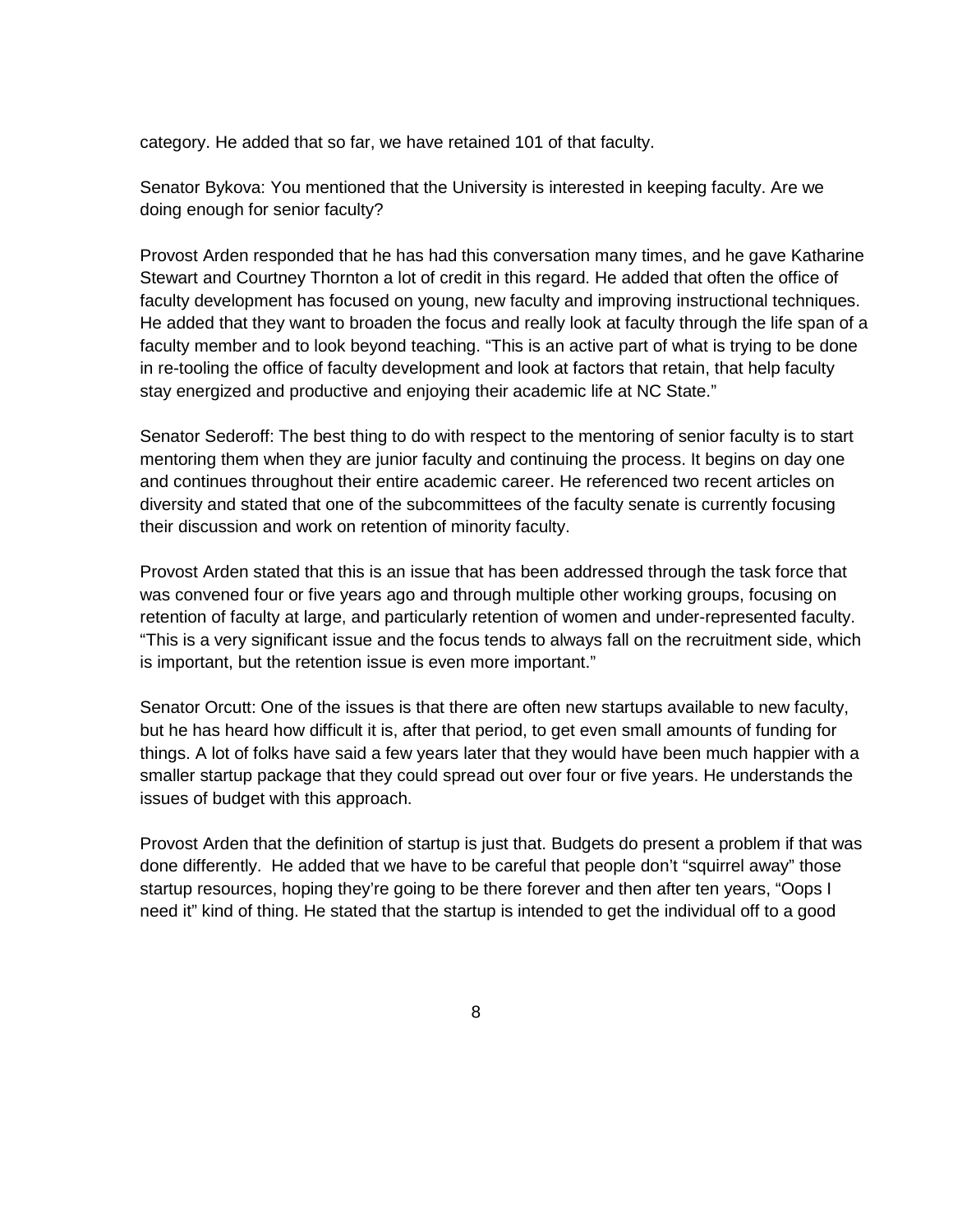start and to make them competitive for significant extra-mural funding; so it is a balance. "The reality is that if someone is really struggling in their fourth year and they've used most of their startup and are on the verge of doing really well, very few departments would not try to give them some sort of bridge funding to help them over the hurdle." Provost Arden added that we have to be careful about startup not being put away for years; it is difficult to plan a budget for that.

Parliamentarian Hellner: With regard to Dr. Bykova's question about senior faculty and their engagement, I want to remind us all about what Ombuds Baroff presented to the Senate and to the lifelong faculty engagement committee and his interest in working with faculty transitions. I think this sort of thing could be helpful and useful with regard to faculty who are facing turning points in their careers.

Provost Arden agreed this was a good reminder and that there will be in the spring, a systemwide faculty and staff engagement survey, so he encouraged everyone to look at that and participate in that so hopefully some beneficial information will result.

**7. Academic Analytics -** Mary Lelik, Senior Vice Provost for Academic Strategy and Resource Management; *Richard Wheeler, Senior Advisor with Academic Analytics; Jonathan Fink, Katie Singer, Academic Analytics*

Background: There is interest in better understanding the value of Academic Analytics (AA), how and by whom it is used, and under what guiding principles. Related interests include the nature of the data, its consistency, the breadth of disciplines represented, and so on.

Academic Analytics is a company established in 2005 that provides academic data following the NRC guidance on metrics for different disciplines and has become a commonly used resource for benchmarking faculty scholarship. Some of the areas of research activity include Book publications, Journal article publications, Journal article citations, Published conference proceedings, Federal research grants, and professional honorific awards.

Please review the presentation on the faculty senate website at:

[https://facultysenate.ncsu.edu/files/2017/12/Academic-Analytics-Faculty-Senate-Overview-](https://facultysenate.ncsu.edu/files/2017/12/Academic-Analytics-Faculty-Senate-Overview-20171128.pdf)[20171128.pdf](https://facultysenate.ncsu.edu/files/2017/12/Academic-Analytics-Faculty-Senate-Overview-20171128.pdf)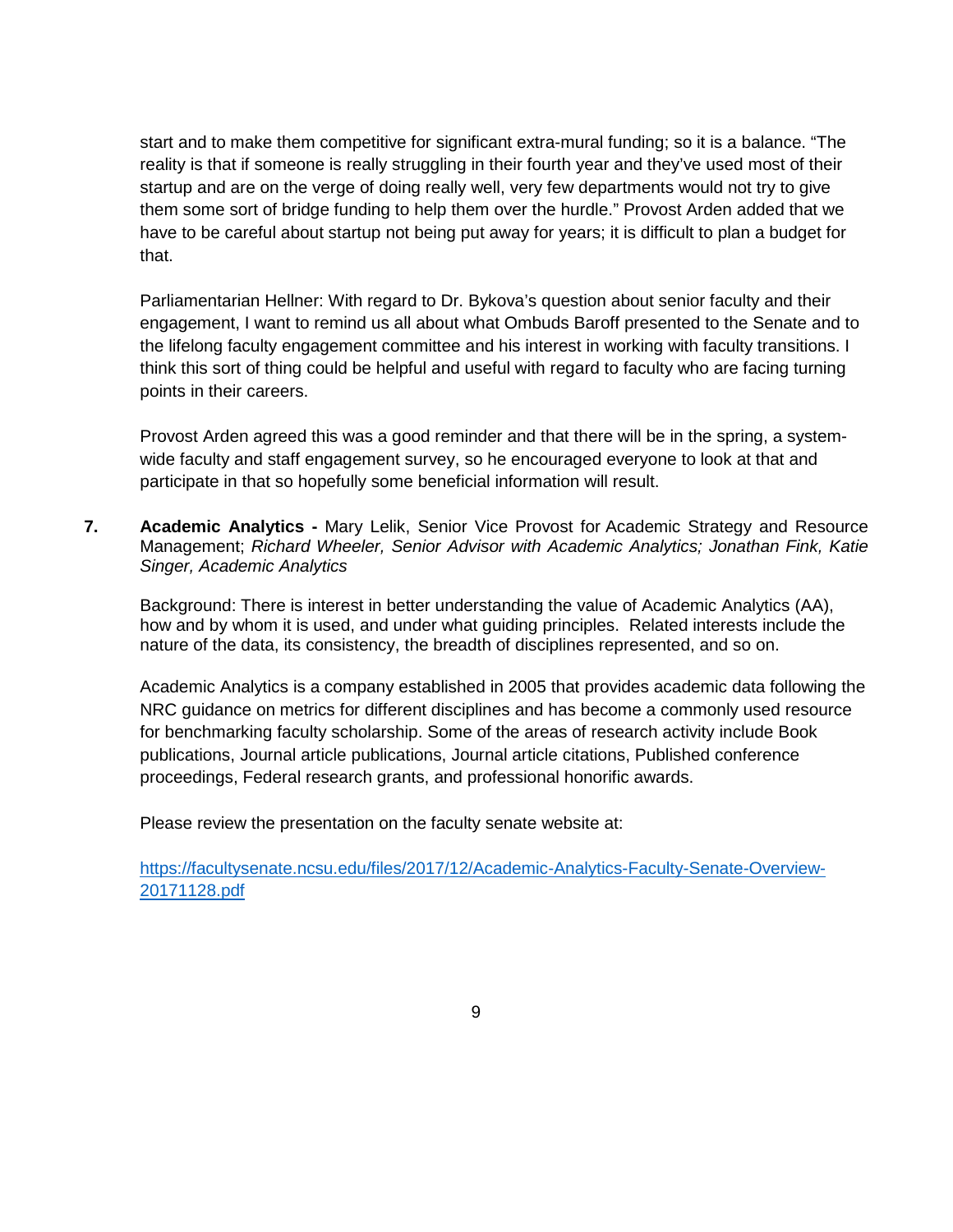#### **Questions/Comments and Discussion**

Senator Sederoff: Under comparative data and details data – they are the same?

Dr. Lelik responded that that is correct; the variables are the same but the period is different.

Jonathan Fink responded that we were guided by our steering committee regarding the time period that should be used. Over the years, feedback received convinced us to expand the time window. There are challenges, but this is as far as we can go back in order to provide the best information.

Senator Sederoff: So the only difference is the time span?

Kaitlin Singer responded that yes, you can actually change that when you go in to view the data.

Dr. Sederoff: Are these the metrics from the National Research Council:

Dr. Lelik responded that the National Research Council was just a previous ranking methodology that is no longer updated. This has now been expanded the information that is included. These are the metrics.

Senator Pearce: I am assuming as part of your checking the program, you download Vitaes of faculty. He added that when he googles "Academic Analytics," some Universities claim that there were lots of missing data. Can you assure us that that is not a problem?

Jonathan Fink assured Senator Pearce that this is not a problem. He added that most of the time what we see when something is not included when the faculty looks at their academic analytics data, it is natural for them to say something is missing here. That is largely due to the fact that if it does not meet our methodological criteria for an inclusion, then it is going to automatically be omitted. Those omissions typically result because we cannot comprehensively capture it, not because it is an error. We are careful about how we talk about error; what is perceived as "error" on the outside; it is purposefully omitted because we cannot comprehensively and reliably capture.

Senator Pearce: So if you download something that has been checked in the journals that meet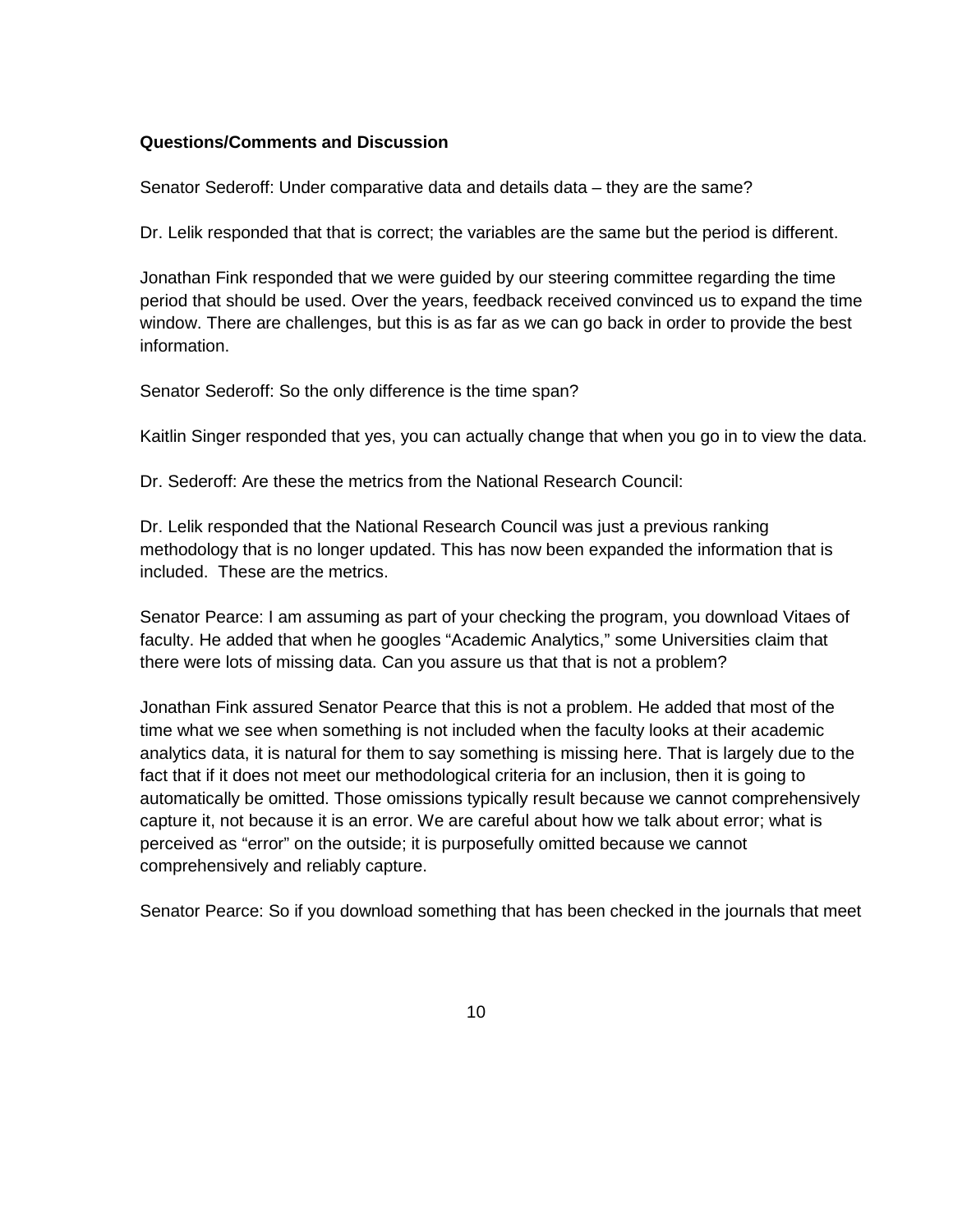your criteria, they are 100% on those Vitaes or 95%?

Jonathan Fink responded that this is not something we typically do; we do not ingest information from a vitae or anything that the institution provides except a faculty list. We go directly to the publisher sources to get this information, scour their database and with our own internal process, smart-machine match it and then quality-assure match it to faculty in our database. That is the process that we engage in. In order for us to be the honest broker of benching and comparative analytics, that is the way we have to do it.

Senator Pearce: So how do you match the hundreds of John J. Smiths in Academia?

Jonathan Fink responded that they have a multi-layered process that we engage in. Part of the strength of this product is that we capture several pieces of information; their full name, place of terminal degree, professorial rank, and what units/departments and PhD programs you are affiliated with. When we initially got started with this, we were scouring publicly available sources. Over the years what we have done is we collect either HR extracts from the institutions, both clients and non-clients, or we ingest a faculty roster. That's how it is done. Once we get the faculty roster, we vet it with what we already know about your institution, then we send it back to the institution for edits and verification and then it gets sent back to us. That's part of why you see a time-delay instead of real-time data. Because we capture the place of your terminal degree, we are able to accurately match that metric content to the appropriate person. When we see an actual problem, that's when we correct it very quickly.

Senator Parker: The DOI – you mentioned that. That is basically how you are generating your primary keys for those objects. If you are using that to uniquely identify the digital object in your database, you are saying that if something doesn't have this, it doesn't matter. I teach a database class, and if you were my student, you would be in my office right now because that is lazy. That is not how you handle that.

Senator Sederoff: In order to assure yourself that what you're telling us is true, what statistical measure do you use to evaluate completeness and accuracy? With the absence of quantitative evaluation [Crosstalk]

Dr. Lelik responded and reported to the Senators that Academic Analytics will be the first to admit that they do not have as complete coverage for the Humanities, but there was 90% or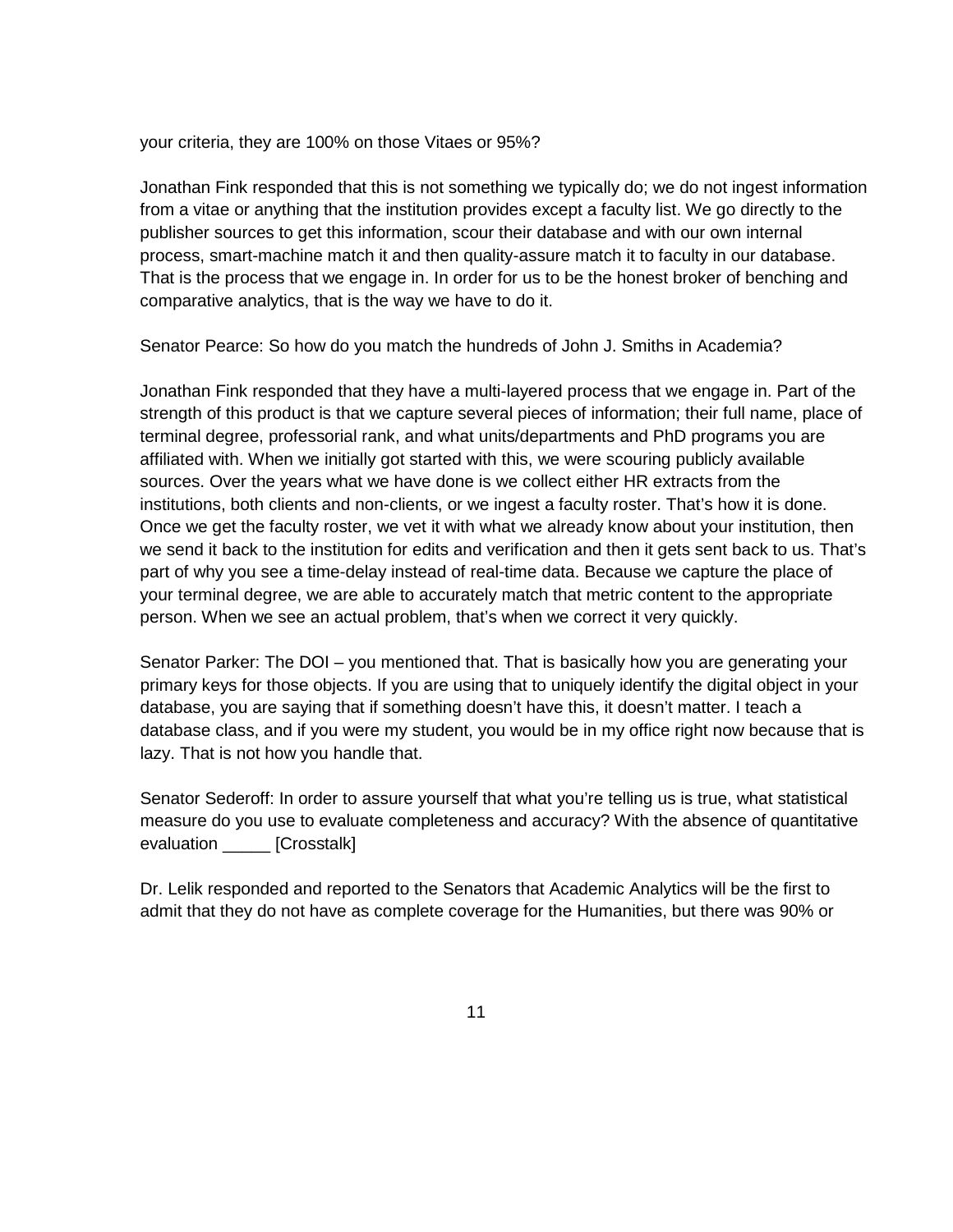more of coverage. Without having other systematic ways of assessing the CV, this was the best they were able to show. She added that they recognize the limitations, but 90% coverage is good; she has anecdotal evidence from some department chairs who have looked at their data and have said yes it is good for as far as it goes. It does not go to the beginning of time and is not meant to be a substitute for a CV but it is arguably, a resource that allows us to do these aggregations that we would not otherwise have available to us. Having only the CV does not allow a department, a college, or a program to see what its collective effort is.

Jonathan Fink stated that they have worked with institutions where if there is a group of faculty that are publishing in a journal we are not capturing, there are efforts on our end to work with that institution where they can submit information to cross-reference so we can begin to warehouse those journal articles. The problem is that it is not that it does not matter; it is that we cannot reliably capture it and do what we do without that DOI. There is a process in place. If you have faculty in your unit that are publishing in something we do not capture, we can work with you to see if we can get that resolved.

Dr. Lelik responded that this is true; Academic Analytics has full transparency in terms of the data that are available.

Senator Bykova: If I publish my paper in one of the Slavic languages, my name is not spelled the same way as it is in English. There are some discrepancies, and this is something that you do not capture. Additionally, in Humanities, most of our publications are chapters in books and this is not something on your list. This is only journal publications?

Jonathan Fink responded that AA has a product quality team that audits all of the scholars in our database, so we do look for publication name, aliases, we look for different spellings and so forth to make sure that we have that information captured and attached to the appropriate faculty – that is definitely on our radar and is something that we work on daily. Book chapters do matter, and we are currently collecting book chapters; we are just not including them in the comparative database because our coverage is not comprehensive enough. Book chapters, not all, are tagged with DOIs. We have about 4 million plus right now in our details warehouse where we have matched those chapters to faculty. However, you are not going to see it yet  $-$  it is something that we are working on and when it is ready, we will make it available. We have taken a lot of the feedback from our clients and steering committee to try to round out this database in way that is going to be the most meaningful.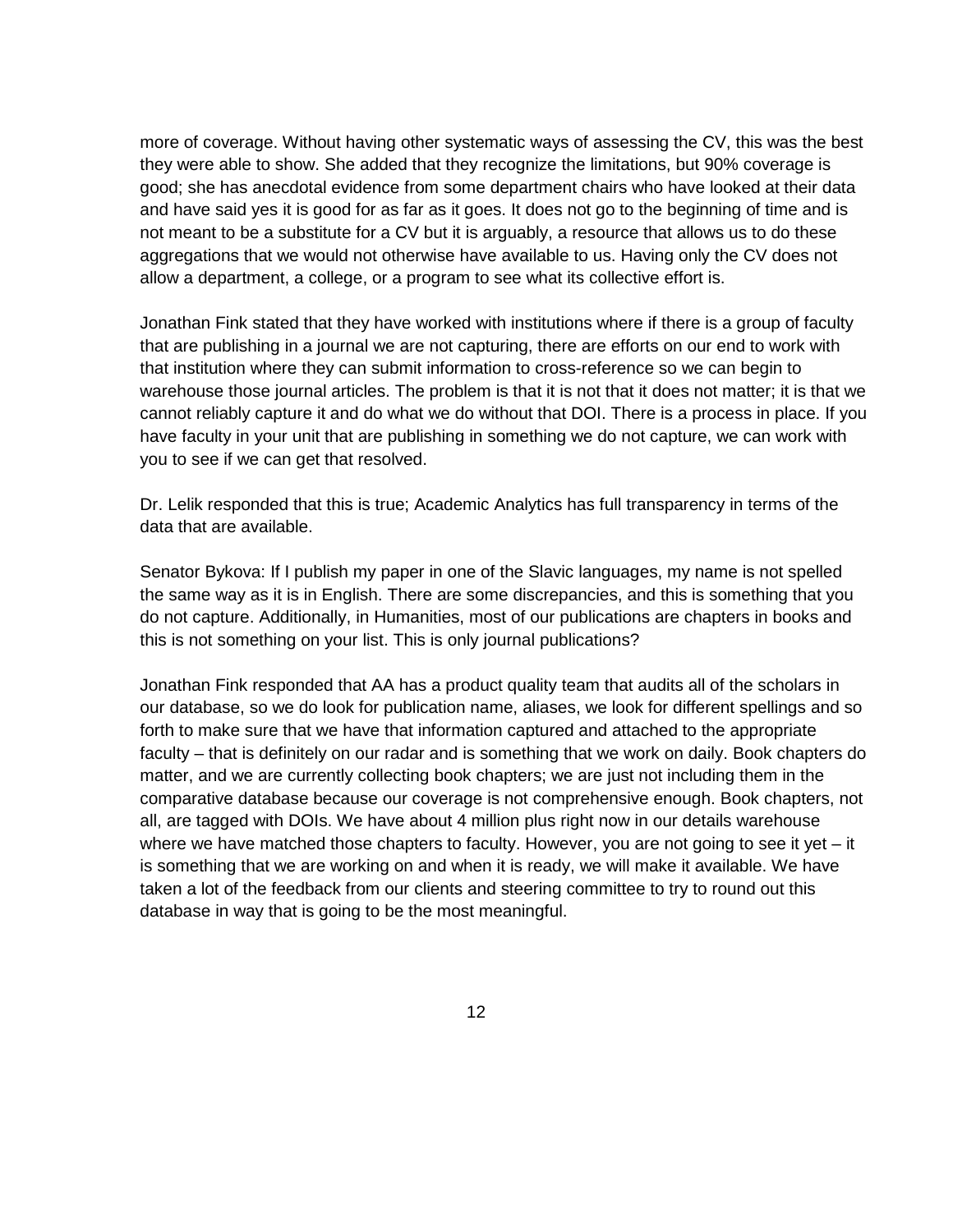Dr. Lelik added that she could assure the Senate that this is the most rigorous approach yet that has been taken to try to compile this information in this era of big data. She stated that she feels strongly that we need to arm ourselves to be able to have the counter-narrative if we do find problems with the data or the assumptions being made, I think this is a proactive approach to try to address that and draw a true picture of the work of the University, as opposed to something that someone else is creating in a proprietary algorithm.

Dr. Huffman expressed a concern about benchmarking it to our data. He stated that it is easy to get a radar report on all the grants - you can match the institutions easily. He wondered if we have done any kind of benchmarking from our internal data?

Dr. Lelik stated that we have not done that yet but we can talk about that as next steps. It is mostly anecdotal from folks who have looked at their data. We have not done it systematically, but we could conduct something similar to what Indiana University has done, which is taking a sample. Academic Analytics is always offering to anyone in this room, if you want to see what your detail data are in the database, and how it compares to your own records. They are happy to do that sort of analysis. We can get there but that's part of the reason we are using them as a resource is that we also have our day job and that consists mostly of responding to data requests from General Administration. This is the value-added that we see of this product is that they have scoured the known universe in terms of collecting this information and sharing it with the University.

Senator Sederoff: Regarding DOIs (digital object identifiers) for conference proceedings; in my village, we don't use conference proceedings much, but in other academic villages they do. What percentage are covered?

Dr. Lelik responded that if those are not material to your discipline, the product has the flexibility for you to weight what are the metrics that are available in the database, what do you consider a quality measure of your discipline. It is not a one-size fits all.

Senator Sederoff: My engineering colleagues put their best stuff in conference proceedings.

Dr. Lelik commented that if the department head in one of the engineering disciplines were to look at the benchmarking data for his or her discipline, they could adjust those weightings.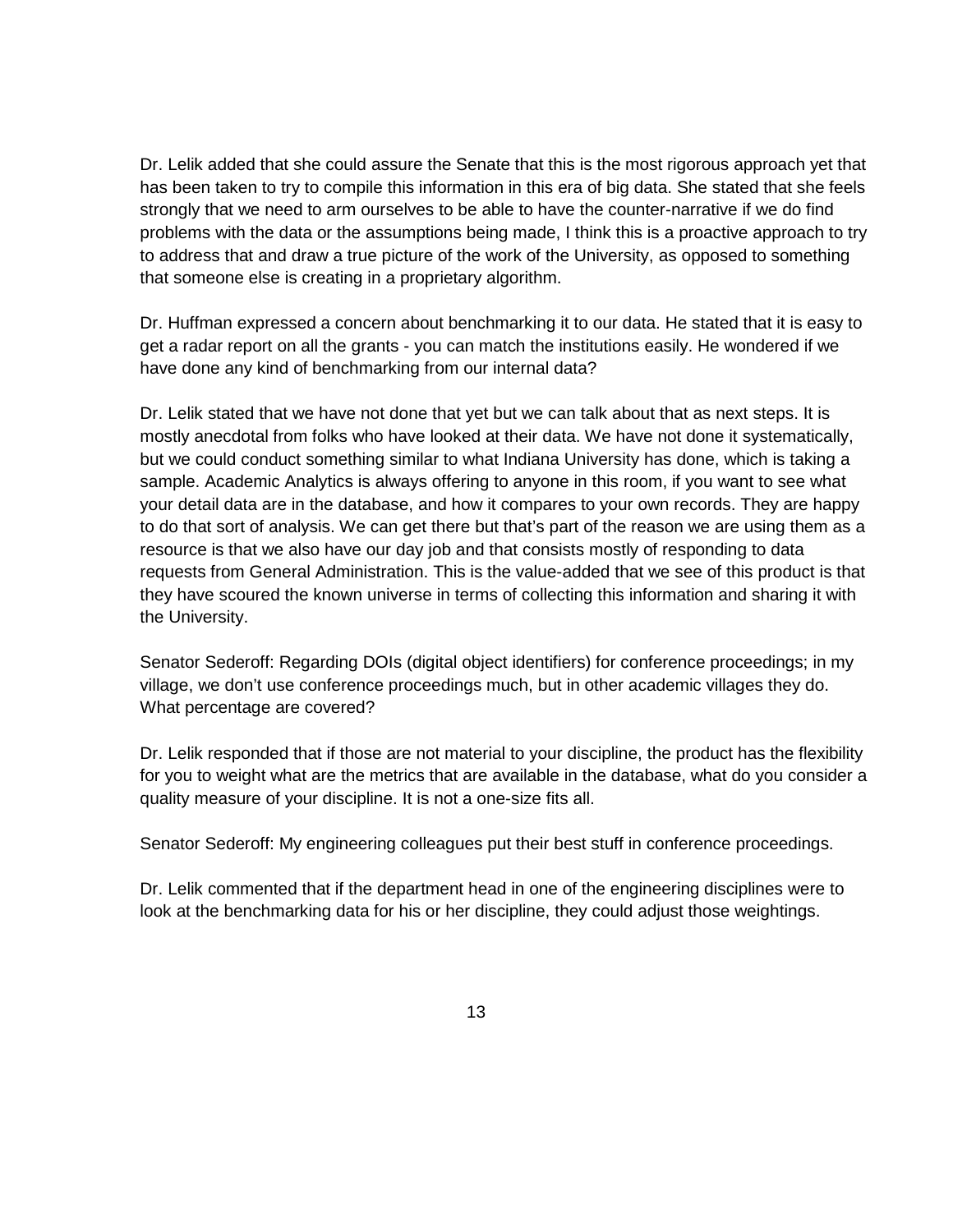Senator Sederoff: How do you include them?

Jonathan Fink responded that they largely leave it up to the end user; if you're in a discipline where citations are not as important as the other metrics, we can provide you with a default and you can change the weight. If you are in a particular discipline and you're a departmental chairperson and citations by default weighted at 50% in terms of allocated importance, you might say well they're not really important at all; you would then remove that weight and reallocate that percentage to the other metrics in terms of weighting.

Dr. Lelik added that there is not a prescriptive use of this data; perhaps that is the first notion that should be dispelled. She stated that this is a database that is becoming more and more malleable in terms of being a resource that allows you to make true comparisons for your disciplines. This is where the strength is – at the disciplinary level. The only compilations that we are making institutionally are total numbers of citations; the very broad metrics of the overall work and nothing refined to this extent. At this point, it is being made available as a resource to administrators and people in managerial roles so they can look at it in an aggregate way. Those conversations can occur with individual faculty, but that is not the intention of this; we have to start with unit record information to build the compilations.

Dr. Sederoff: Do you have input from people who work in Extension? They write lots of short reports that are distributed to the public; this is their primary product.

Dr. Lelik responded that we are only including tenure-system faculty. They would be included in whatever their disciplinary department is – this is where their work will be compiled. Are you saying it would be outside the database because it is not peer-referenced journals.

Dr. Sederoff: Yes.

Dr. Lelik added that we are not claiming that his is a comprehensive database; this is meant to be complementary to other evaluations or reviews that are done at a department level. This is certainly a useful resource for those areas in which the information is available.

Jonathan Fink stated that this is not designed to look at the totality of research scholarship. We understand that scholarship goes far beyond those metrics, but those are the metrics that we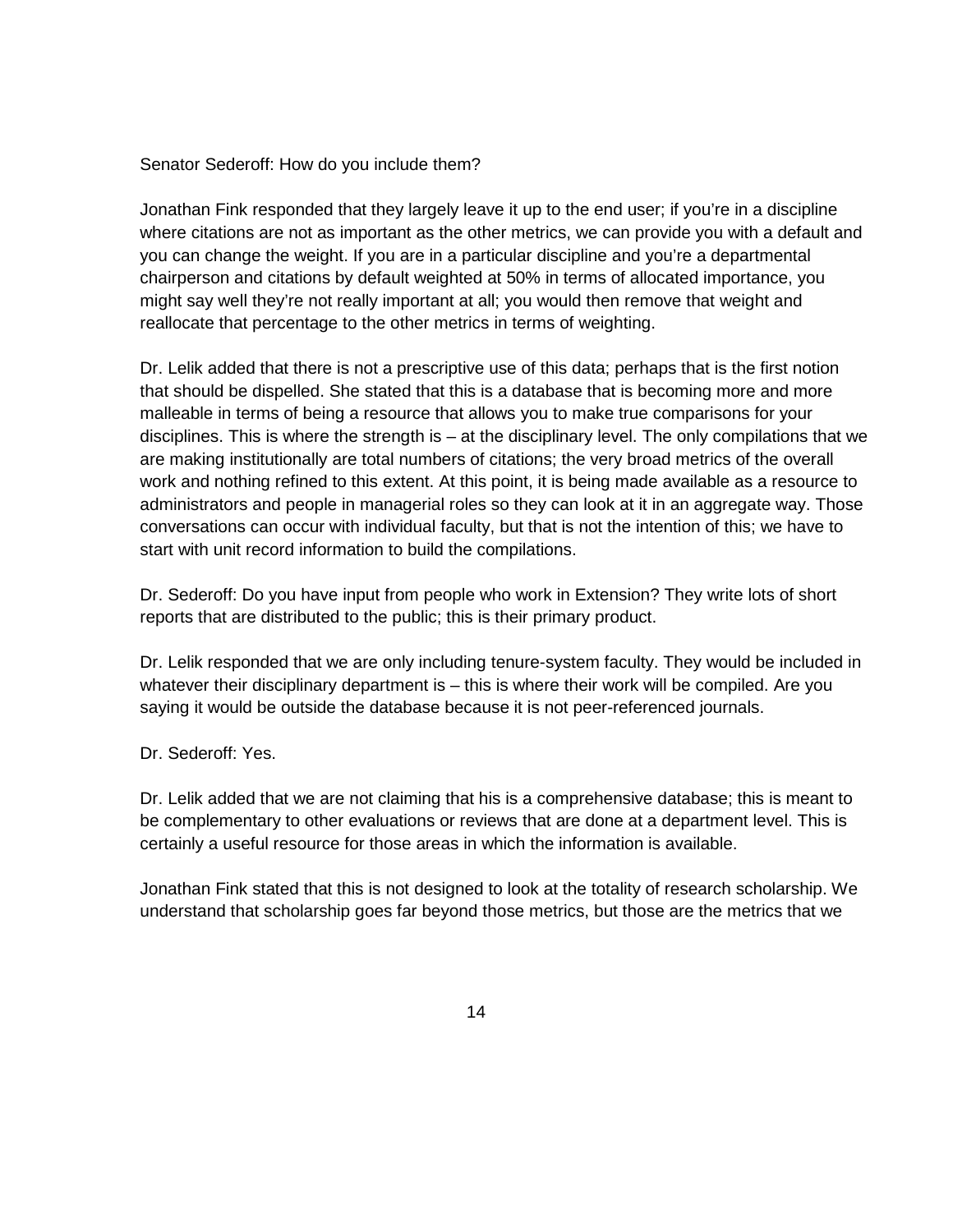can go out and reliably and comprehensively collect and attach to faculty. As information improves, as we move along based on the feedback of our clients, we will continue to work and improve our database. The assurance that we can provide you is that what we have up there is what we have in terms of comprehensive coverage for those metrics.

Dr. Lelik added that this in not at attempt to reproduce a CV, not used to assess performance, not used for tenure and promotion purposes.

Senator Berry-James: Every time I go on this system, I cannot access what is being recorded or collected about me and my contributions to my unit or department of the college. Therefore, we do not have access to the Academic Analytics so we have some concerns. We also do not know if the information that is being collected accurately portrays our contributions. For some of us, our contributions are so specific, and organized around disciplines that the kind of information that is being collected is not really there. This is not usable knowledge because a lot of what we do in public administration is not being collected in a system like this. Additionally, when you do research about Academic Analytics around the country, other Provost's office and other Universities and other units are throwing this approach out as invalid. There are real concerns about the validity and reliability with this particular system.

Dr. Lelik pointed out that they have additional information regarding the validity of this system, and that information will be shared. We are not saying that this is the only resource that would be used to evaluate a department's productivity; it is meant to be complementary information and is more fully featured for some types of disciplines than others. If this is not relevant to your discipline because there are other metrics, we will continue to try to expand the coverage into the areas that are relevant to you. This is meant to be a resource, not an absolute measure of activity.

Dr. Berry-James: I have never heard of Academic Analytics in my department. My department chair hasn't talked about it, my school director hasn't talked about it, people don't know about it; I can't check to see whether the information you're collecting about me is correct.

Dr. Lelik responded that we are in an exploratory phase of this; this is not prescriptive and is not something we are using for any purpose of rank, tenure, promotion or hire. But this provides information that a department chair might use, or that a college might be able to use to look at the overall work, based on the metrics that it contains, activities that are relevant to the work.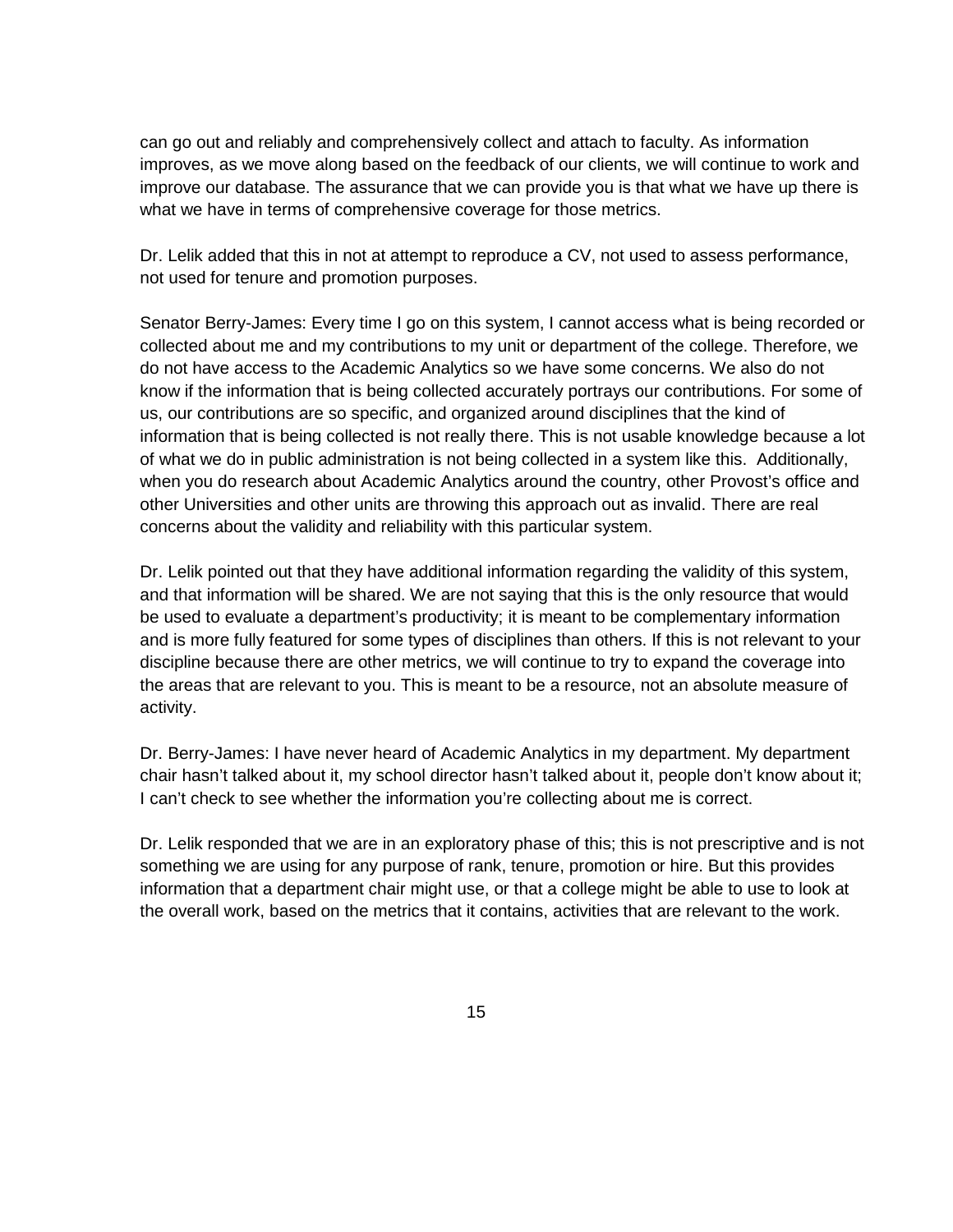Senator Berry-James: This costs the University money and so someone is using the information. From a disciplinary perspective, we believe in transparency and accountability so we are paying for data that we don't even know is good data. We are using the data for something and we don't even know what we are using it for. We need to have the conversation about how we can best represent the collective interests of the faculty. I just don't know where to go with this.

Senator Barrie: Maybe I missed this, but as a faculty member, could I get into the system and see what comes up under my name?

Dr. Lelik responded that the portal is not designed for having all faculty access directly to it; there are approaches that some institutions have taken and we can have this conversation. We have a system called digital measures which has academic insights and has a platform that some Universities are using – pulling information from the database in Academic Analytics to populate Digital Measures. There are some colleges and departments here that are using that as a mechanism, and we could adopt that. She added that we are not using these data yet; this is still an exploration so we need to be as transparent as possible. We want to hear your feedback and questions. We do feel this is between you and your department head. This is meant to be a tool where you are looking at the work of a department.

Senator Barrie: It would certainly help me to know specifically who and how, but more importantly, what do they see when they get into this system.

Dr. Lelik responded that they have some examples of what you can see in the portal. This isn't meant to be something that you would then go to the public realm and say, "We are better than Duke," in a particular metric. This is meant only for planning purposes, to get an overall markup of whatever unit it is. Access is based on role, so currently those that have access are department chairs who have portal access to their department's programs, as well as the Deans and their leadership teams.

Senator Barrie: How do you see what is contained in the database?

Dr. Lelik responded that we could either download the data or we can have Academic Analytics take your CV and do a comparison. We haven't done this systematically, and most Universities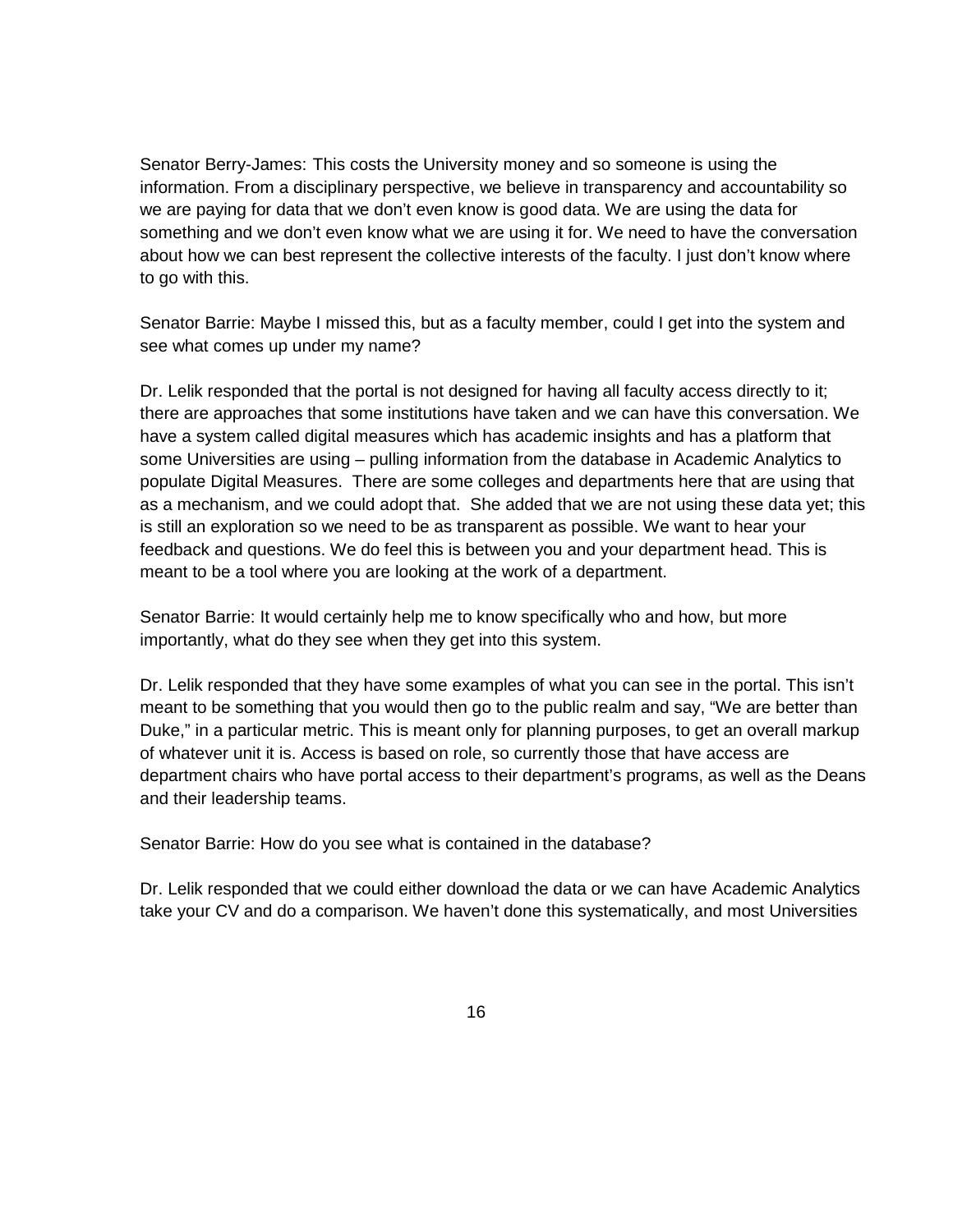do not, but we could in order to address concerns about what it actually contains. She added that this is not unlike other forms of the data – Web of Science, Google Scholar – which are less rigorously vetted than this product.

Dr. Eseryel: But in those resources we can see our information and we can view and edit.

Jonathan Fink responded that the DOI is applied across the spectrum.

Dr. Eseryel: Faculty cannot see their individual entries but administrators can?

Dr. Lelik responded that yes, that is true. She suggested that as a practical solution, port the information that is available into something like Digital Measures, which you then can review and provide the feedback that we need so we can make it available to the Academic Analytics folks and resolve issues or differences.

Senator Argyropoulos: So who is using this? A department or a Dean, you cannot preclude them since you are giving them access to individual records for them to go and look at and make a decision, even though the data may be incorrect. Can you preclude that possibility from happening?

Dr. Lelik responded no, but they could do the same by going to Web of Science or somewhere else.

Senator Argyropoulos: So why do we have this? We do not have access to this but we do have access to Google Scholar and Web of Science, etc.

Senator Bykova: Yes, we do not know what is here.

Richard Wheeler responded that he sees Academic Analytics as important for the Provosts, deans and departments to have this information. The most important one is at the department level.

Senator Argyropoulos: Leave it to the unit level. That is fine.

Jonathan Fink responded that in order for us to understand the unit holistically, it is made up of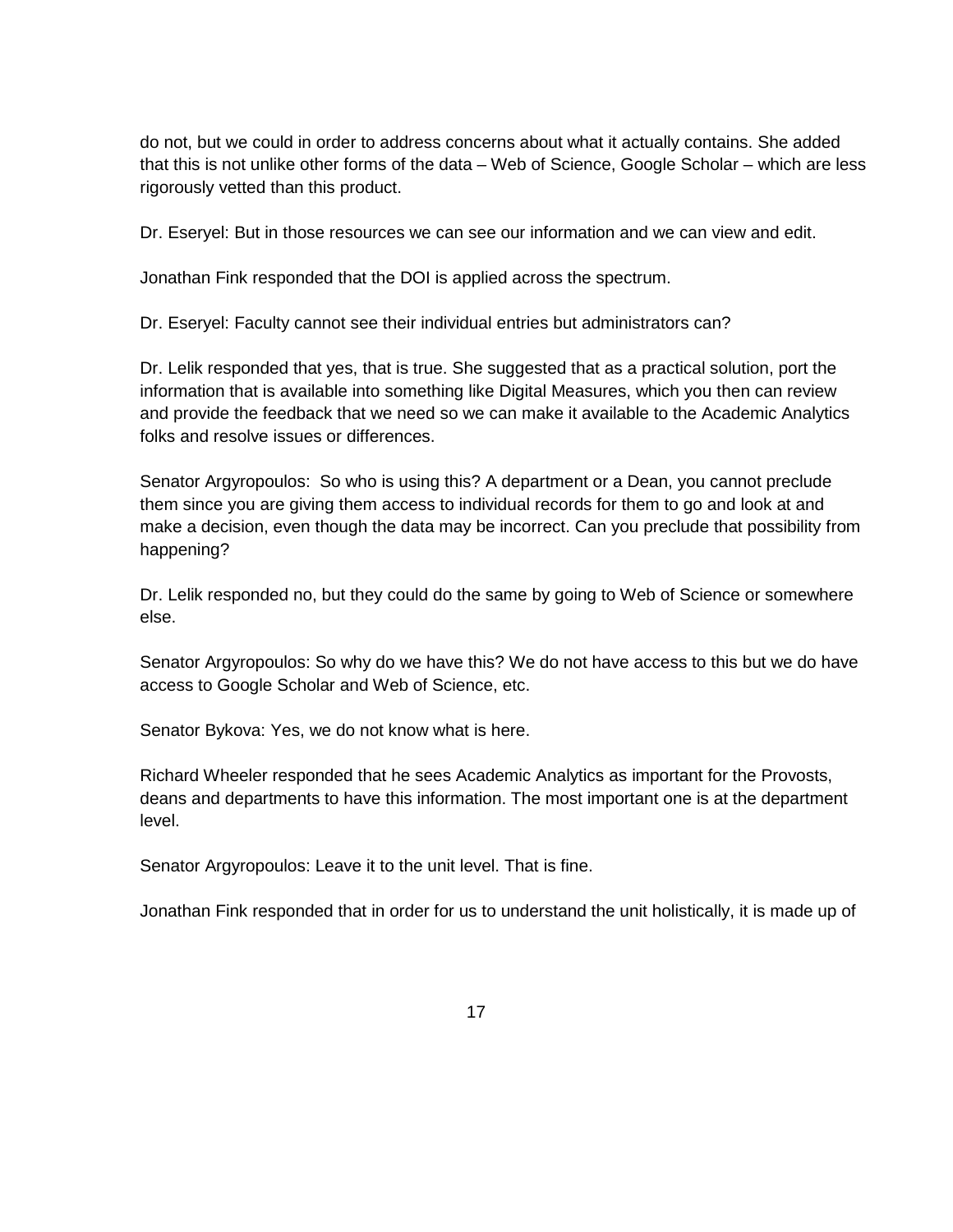faculty so that's the process that we engage in.

Senator Argyropoulos: Fine, but the access goes to the deans and the department heads and we don't know how they're using it.

Senator Sederoff: Tell me why you should not go to faculty?

Dr. Lelik responded that the portal is meant to be a planning tool at an aggregate level. If we gave you access to it, you would see not only you, but you would see the information that is in the database for every member of the faculty.

Senator Sederoff: It doesn't necessarily have to be that way. I still do not understand why someone could not access this data to look at what is in there about themselves.

Dr. Lelik responded that they are examining mechanisms for facilitating that. We have a license to Digital Measures and we can populate the articles that are included in the database in individual faculty members' records so that they can confirm the information about them.

Senator Sederoff: What you are telling us is that it is not intended for that now, but clearly they system is intended to do many of these things in the future. In fact, that would have great value but it still needs to allow us to look at our own data. My feeling is that this is just the first draft version.

Dr. Lelik responded that yes, this is entirely true. They are at the point of rolling this out to the department chairs so they can examine the data. It is not being prescribed how this is used; it is a data resource that allows a department head to see what is contained in the database on their faculty.

Senator Sederoff: And eventually it should be able to look at changes over time and will have great value.

Dr. Lelik stated that this does allow us to look at the information over time to see how the activity has changed for the University for a College and/or department.

Senator Sederoff: Then figure out a way for us to be able to look at our own data.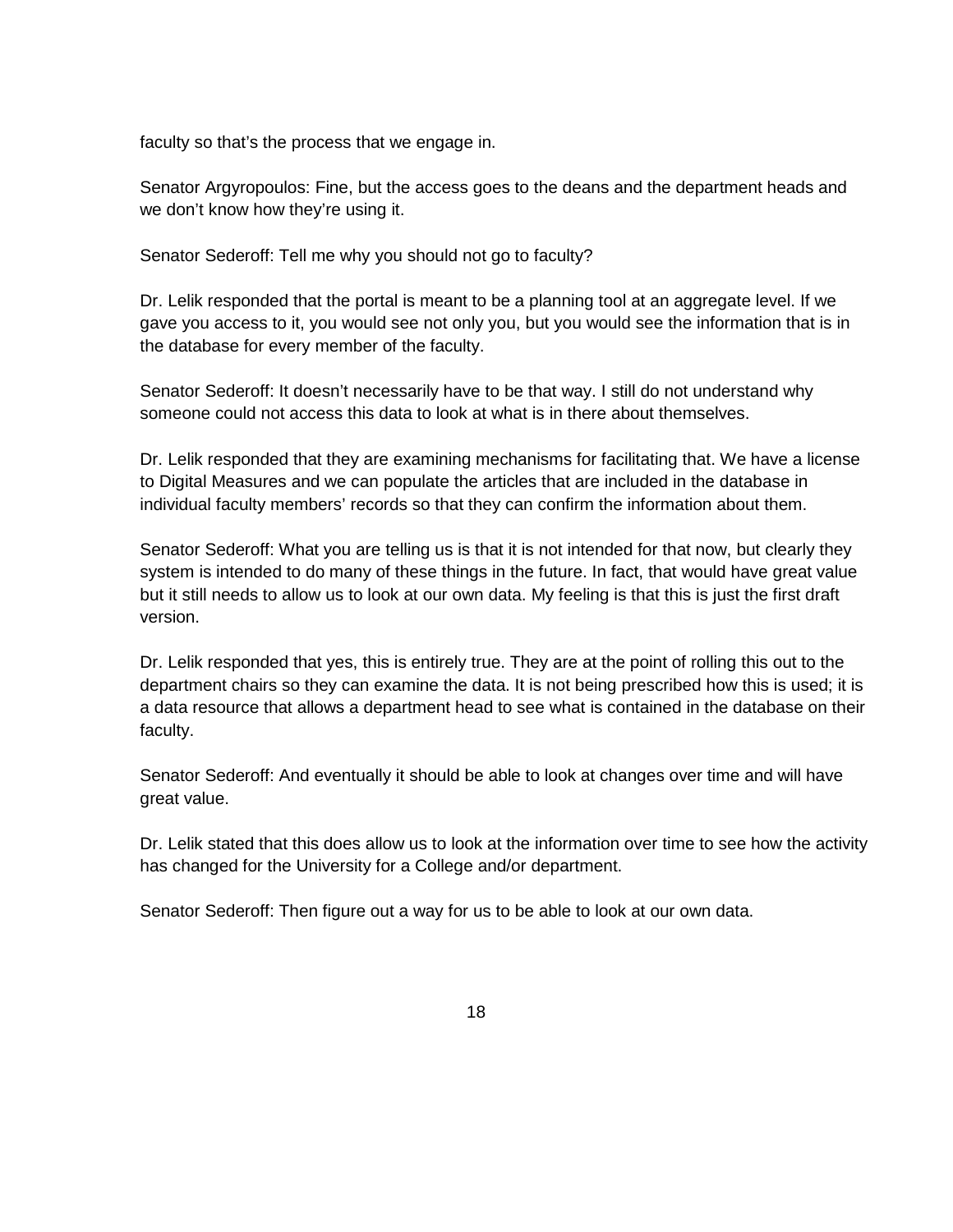Senator Fath: We have talked about people not using it for the intended purposes. I have heard you say several times that this is to be used for tenured and tenure-track faculty. This has already been used for non-tenure-track faculty; I have examples. So that is a problem.

Dr. Lelik responded that only tenured or tenure-track faculty only are in the database so she is not sure how that occurred.

Senator Fath: My concern is that I am not represented at all in this because I am in the performing arts. If this is a first step and we are going to continue to build, how does what I do get documented? We might publish, but our journals might not be captured.

Dr. Lelik responded that this is not meant to be a single source for all review purposes and in some disciplines and may not be useful in some situations.

Senator Fath: Have you done a survey of current department heads who are using this?

Dr. Lelik responded that yes, they have. They are setting up WebEx for each of them and once that is done, they will do an evaluation of how are you using this, etc.?

Senator Pearce: Suppose that my department said they wanted to look at how our department compared to the departments in the dozen peer institutions that we often list on our website. Does that data start in 2012 and 2013 or does it go all the way back? Does the detailed data allow him to do that comparison all the way to 2004 or 2005?

Jonathan Fink responded that you have the flexibility as the end user to change the time window, yes.

Provost Arden: How many Universities are using Academic Analytics?

Jonathan Fink responded that their current clients – we have 93 institutions on contract right now. He added that in terms of clients, a number of them that are using this product and he can get the number to the Provost.

Dr. Lelik responded that she knows that they include our peer institutions as well as other public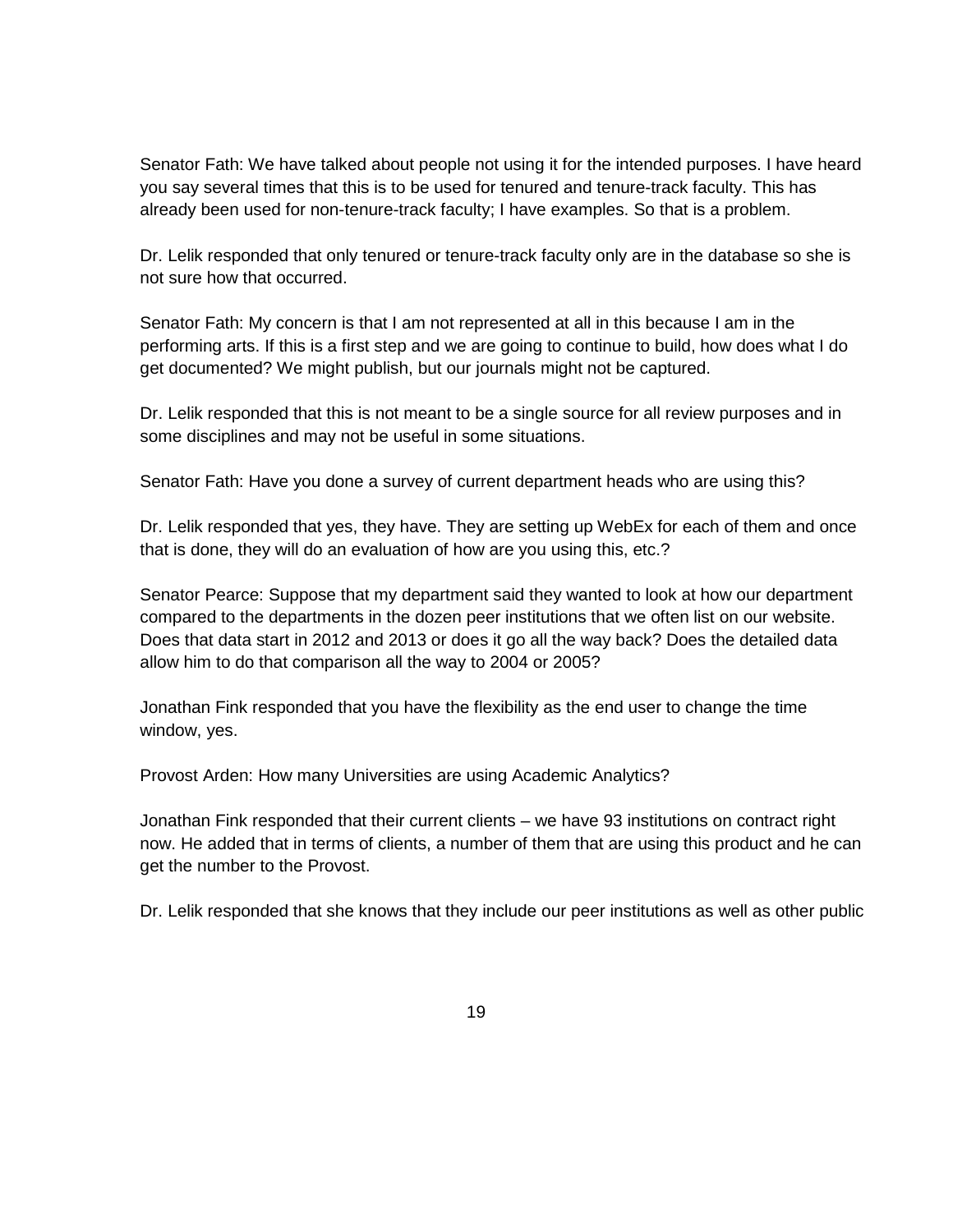and private institutions within the state of North Carolina.

Jonathan Fink added that just because an institution is not a client does not mean that we do not capture their information. We have 409 PhD-granting institutions in our database.

Dr. Lelik responded that there is full coverage of R1 Universities.

Jonathan Fink stated that they capture all the very high public and private institutions.

Senator Orcutt: Do you have clients who are funding agencies or do you have any sense of how program officers are potentially looking at these data?

Jonathan Fink responded by asking that if Senator Orcutt means clients outside of academia, no, we do not. We are looking to expand, however. There could be governmental agencies where they have research scientists that want to connect with PhD tenured and tenure-track faculty that are conducting research in a specific area and they want to be able to use our product to connect to those individuals. So that is some of the potential that we are looking at. We have a different product that we are looking to partner with other agencies that's not a benchmarking product, but a discovery product.

Senator Orcutt: Do you do any comparison or would there be the capacity to do any comparison against college profiles, against Google Scholar profiles or ORCID IDs and things like that?

Jonathan Fink responded that there are possibilities there, yes. If you've got a particular college of school and there's a lot of concern about the fidelity and integrity of our product, we can conduct a validation exercise with those units. It is a learning experience for us as far as hearing concerns and making sure that we are serving you the best we can.

Senator Sederoff: There's a world out there that doesn't care about most of the things you're measuring; they care about what are the five most important papers that you've published that really make a difference. Do you have a way of looking for those?

Jonathan Fink responded that we built in quality indicators in our tool; it is not our job to dictate quality to an institution or an end user that works with our products. The departmental chairperson needs to understand the publication pattern of the aggregate of the faculty in their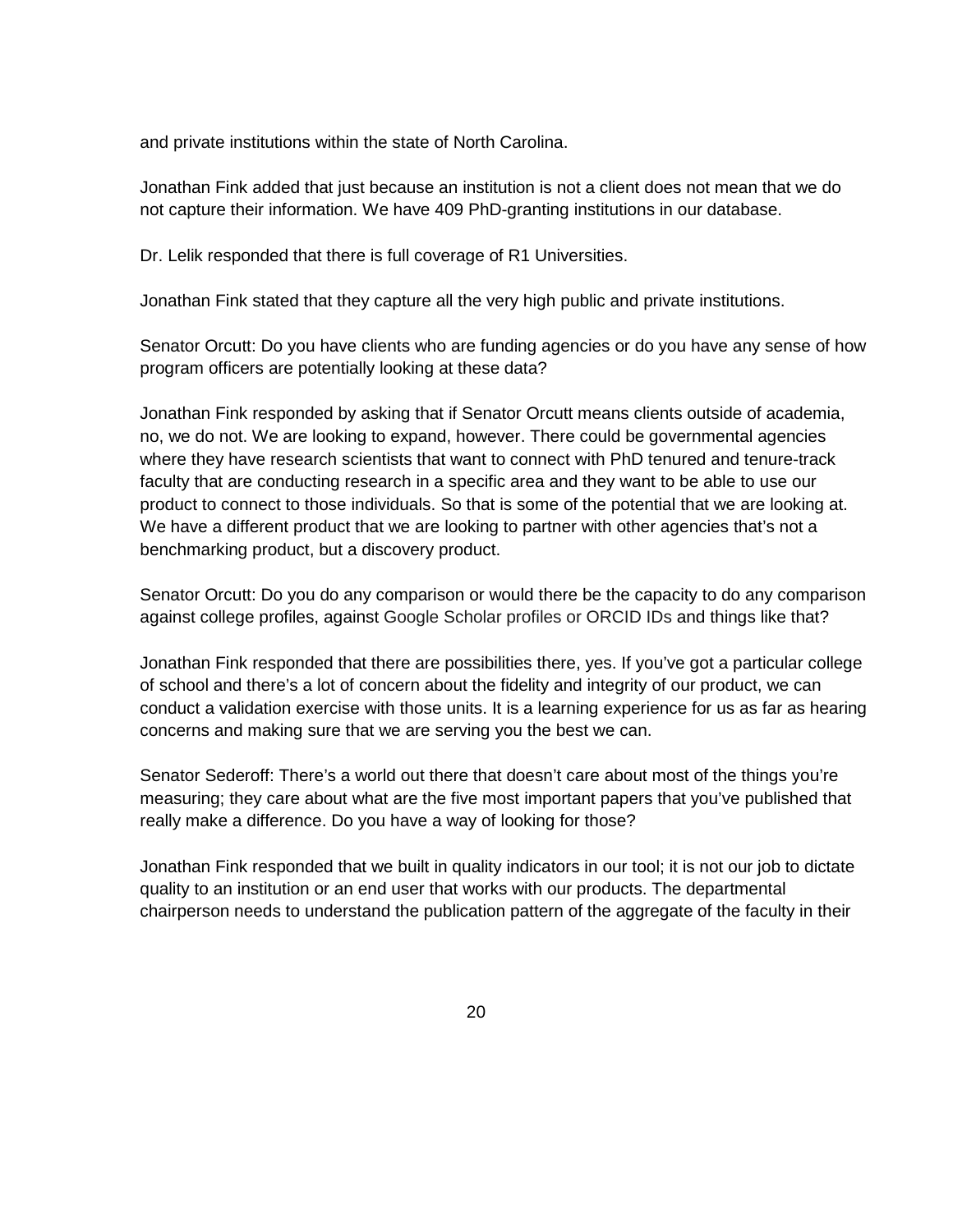unit. This is part of the power of this tool. But if they want to select five journals of most importance or relevance, then they can use those five journals to benchmark that unit in order to understand research activity in the comparative universe. So we built in quality indicators where the end user can go in and select what is important. We have warehoused just under 40,000 journals in our database, and most of what we capture in our database is important. A lot of faculty publish in these journals that we capture. There is a process in place that if you are concerned that we are not capturing something that faculty are publishing; we will work diligently with you to see if there is a resolution on our end.

Jonathan Fink added that it is not our intention for this to replace what departmental chairpersons know about their faculty. Most departmental chairpersons know a great deal about their faculty. What they may have challenges with is understanding where John Smith sits in a discipline holistically as it relates to that national comparative universe. That is what this product is trying to provide, in terms of context.

Dr. Lelik suggested that next steps would be having a validation analysis conducted and we could explore what would be the best mechanism for making the information that is available on individual faculty to individual faculty.

Chair Bird: What kind of instructions or label of caution is given to the people who have access to this data about how it should and should not be used within NC State? What do we tell deans, associate deans and department chairs about how we want this data to be used?

Dr. Lelik responded that at this point Academic Analytics is conducting the credentialing Webinars and are gathering information on best practices. We could certainly put on our website the principles and best practices for the use of this information because yes, I agree that there can be abuses of the data and if we have working principles, we have to determine that that means in terms of assuring the data is handled properly.

Senator Berry-James:I disagree with your summary statement. I think you heard concerns for validation of the data and I heard concerns for access to information that is being collected about faculty at the institution, about the way in which we contribute to our disciplines, about the way in which we secure supporter research and share knowledge and generate new knowledge about the things that we think are important. I heard concerns about disciplines that are woefully under-represented in this database, and that someone else outside of the faculty are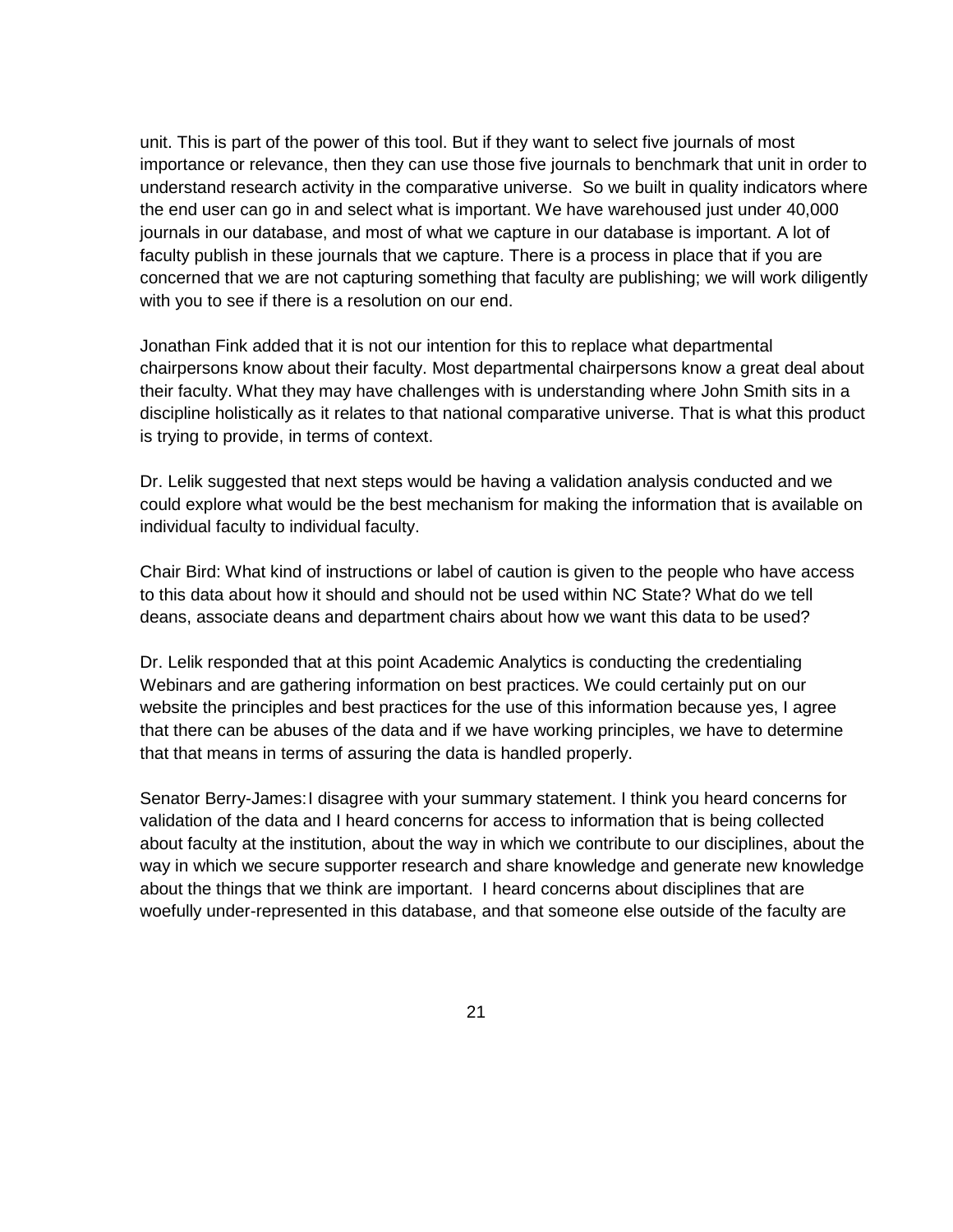making decisions about what is important in a discipline. Because we are only picking certain journals to include here, if they have a DOI and if those journals get included. So while you heard concerns for validation, I know definitely I was speaking about access to information that's being collected on me, about me from my Vitae. I think I heard loud and clear that we want access to information that is being collected.

Senator Sederoff: It seems like you showed some data that might be relevant, but one thing we are going to want to measure more and more is how do you measure leadership and interactions and contributions? Do you have the potential to do that?

Dr. Lelik responded that not necessarily in this instrument at this time. That's why we are pairing it with Digital Measures, which does identify engagement and the impact of that engagement. This is something that has to be collected primarily. This is just going out to the public universe and collecting the information that is already out there on all of us, in terms of these particular metrics. We are trying to find the mechanism to measure the things that were mentioned and there are some colleges that are doing that now, but this is not the mechanism for capturing it. She is in agreement that this is a limitation of these data and that another mechanism is needed to compile that information.

Senator Sederoff: I believe that this kind of approach is something that we're going to have to live with for a long time. The criticisms that we have about this have to do with how it's being used and its limitations. But as the database grows, it will fix some of those things. Some aspects we will never be happy with, but we will need to have to live with them.

Dr. Lelik stated that she is trying to convey that message as well; we can deny that this exists, but regardless of what we do, the ratings wars continue and increasingly, the ratings agencies are not going to the Universities for that information; they are collecting them secondarily from available resources that allow them to compile information. She added that she feels this is an opportunity for us to understand how this works, what is and is not available, so we can intelligently argue for and be on our guard against those black box solutions that we have no input into. So I agree there should be complete transparency; you should know what is in here but also find some kernel of utility in this information if, for no other reason, what data is out there on all of us.

Jonathan Fink stated that we have no problem with institutions sharing our product with faculty.